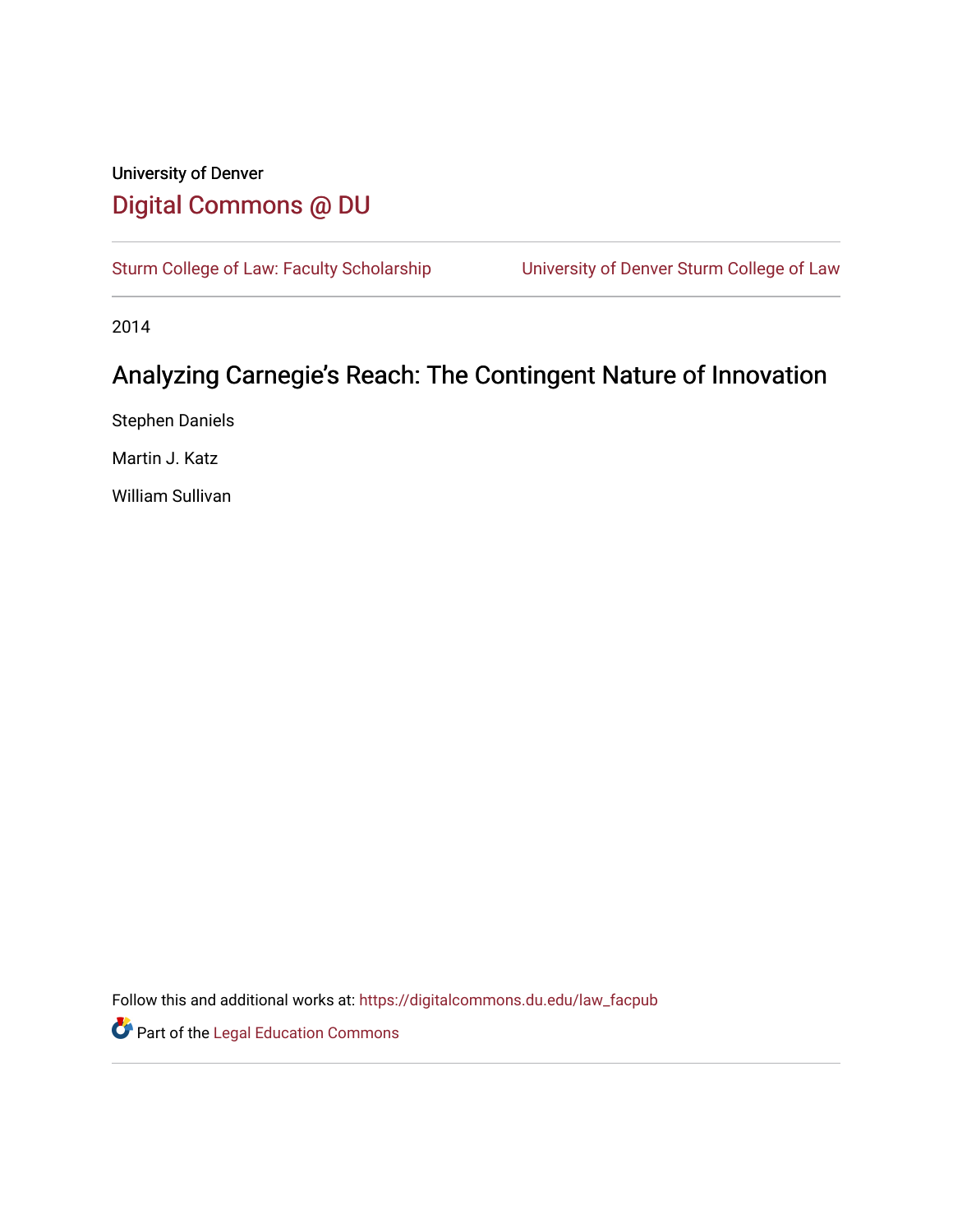## Analyzing Carnegie's Reach: The Contingent Nature of Innovation

## Publication Statement

Originally published as Stephen Daniels, Martin J. Katz, and William Sullivan, Analyzing Carnegie's Reach: The Contingent Nature of Innovation, 63 J. OF LEGAL EDUC. 585 (2014).

Copyright is held by the authors. User is responsible for all copyright compliance.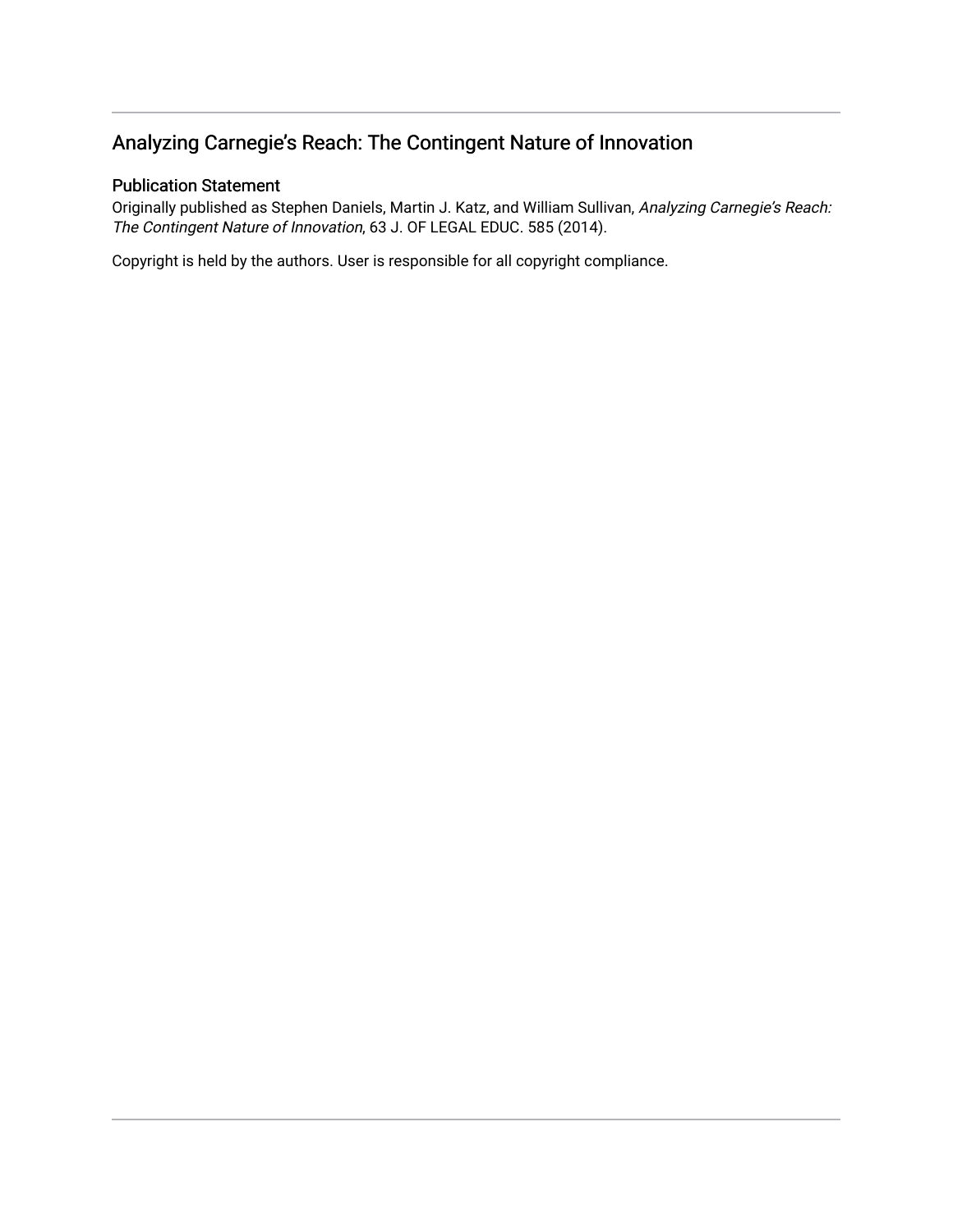# Analyzing Carnegie's Reach: The Contingent Nature of Innovation

Stephen Daniels, Martin Katz and William Sullivan

## **I. Introduction: A Broader Perspective**

Needless to say, all is not well in the world of legal education. As exemplified by Brian Tamanaha's recent book *Failing Law Schools*, the criticisms can be withering.<sup>1</sup> Change may indeed be needed, but the complexities involved in bringing about large-scale change in legal education—or any long-standing institution—counsel against making bold claims or predictions in favor (or not) of any particular change. Perhaps the most important contribution of Tamanaha's book is its focus—relentless at times—on the institutional context that characterizes the legal academy. It reminds us that even though there is a long-standing and justified concern about curricular change, more is involved if innovation is to succeed. We also need to change complex organizations

**Stephen Daniels** is a Research Professor at the American Bar Foundation, Chicago, IL.

**Martin Katz** is Dean and Professor of Law at the University of Denver Sturm College of Law.

**William Sullivan** is Founding Director of the Educating Lawyer's Initiative, Institute for the Advancement of the American Legal System at the University of Denver. Support for the research was provided in part by the Educating Lawyer's Initiative (http://educatingtomorrowslawyers. du.edu/about-etl/).

The authors thank Joanne Martin for her comments and suggestions. The views expressed in this paper are those of the authors only.

1. Brian Z. Tamanaha, Failing Law Schools (Univ. of Chicago Press 2012); David Segal wrote a series of trenchant articles in the New York Times in 2011–2012 on the challenges facing the legal academy, among them: David Segal, Is Law School a Losing Game?, N.Y. Times, Jan. 9, 2011, *available at* http://query.nytimes.com/gst/fullpage.html?res=9C02E6DE143DF93AA3 5752C0A9679D8B63&ref=davidsegal; David Segal, Law School Economics: Ka-Ching!, N.Y. Times, July 17, 2011, *available at* http://query.nytimes.com/gst/fullpage.html?res=9A0CE0DC 1E3DF934A25754C0A9679D8B63&ref=davidsegal; David Segal, What They Don't Teach Law Students: Lawyering, N.Y. Times, Nov. 11, 2011, *available at* http://www.nytimes.com/2011/11/20/ business/after-law-school-associates-learn-to-be-lawyers.html?ref=davidsegal; David Segal, For 2nd Year, a Sharp Drop in Law School Entrance Tests, N.Y. Times, March 19, 2012, *available at* http://www.nytimes.com/2012/03/20/business/for-lsat-sharp-drop-inpopularity-for-second-year.html?ref=davidsegal. *See also* William D. Henderson & Rachel M. Zahorsky, The Law School Bubble: How Long Will It Last if Law Grads Can't Pay Bills?, ABA Journal, Jan. 1, 2012, *available at* http://www.abajournal.com/magazine/article/ the\_law\_school\_bubble\_how\_long\_will\_it\_last\_if\_law\_grads\_cant\_pay\_bills/.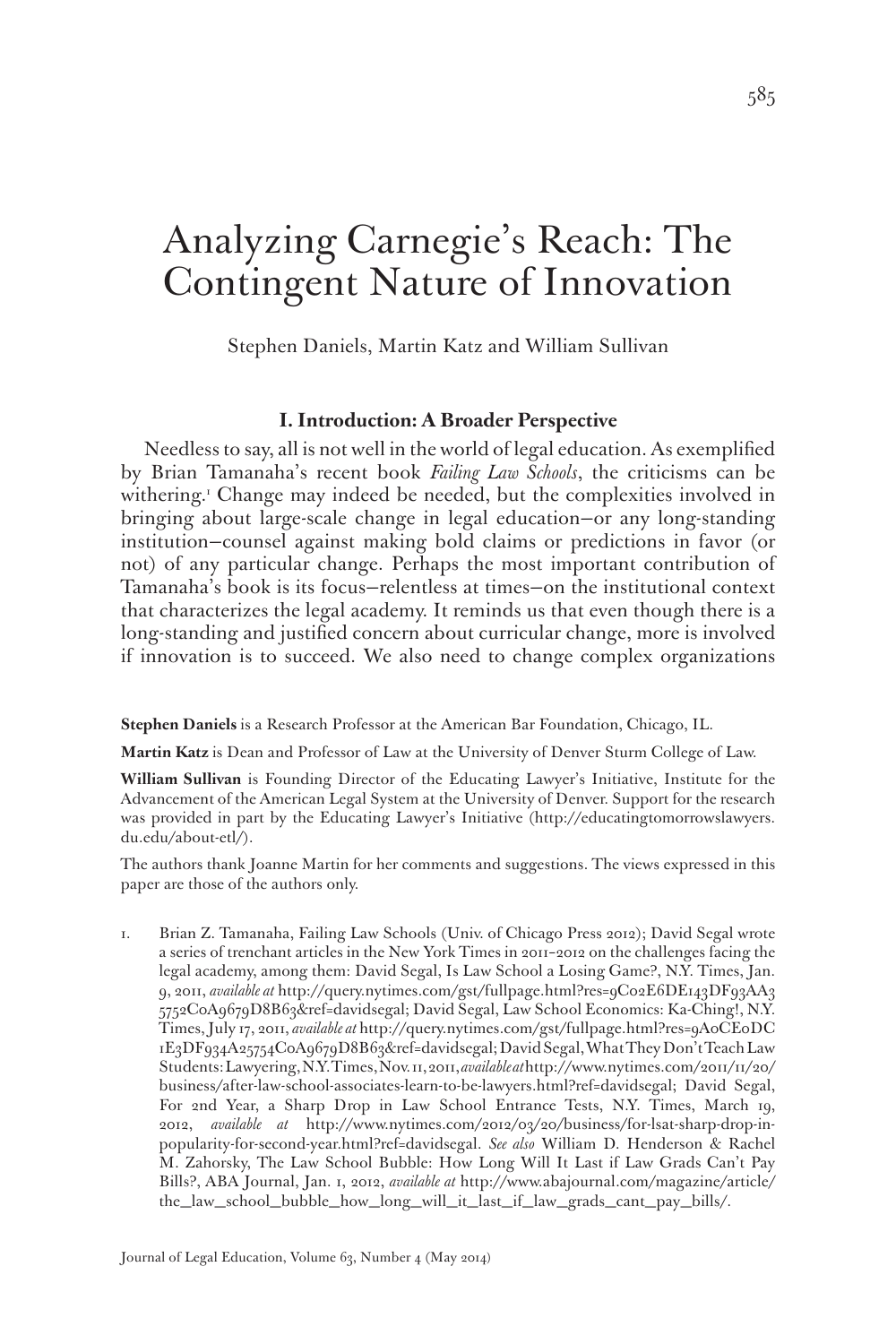and deeply established, entrenched ways of doing things. Unfortunately, the history of legal education suggests that inertia often wins out.<sup>2</sup>

Our focus is curricular innovation—in terms of both substance and pedagogy. There has long been an interest in mapping law school curricula.3 While complementing such efforts, our work is different. First, it is more focused in analyzing the reach of the kind of curricular innovations recommended by the 2007 report of the Carnegie Foundation for the Advancement of Teaching— *Educating Lawyers: Preparation for the Profession of Law*. 4 Additionally, at the same time our interest is broader. To be successful, any meaningful curricular innovation involves changing entrenched ways of doing things and making needed investments. Regardless of whether one agrees with some or all of Tamanaha's critique in *Failing Law Schools*, his focus on institutional context confronts us with the fact that looking only at curriculum is not enough.

Ultimately, it is about putting your money where your mouth is. There must be a significant institutional investment in innovation. Among other things, this means a commitment to faculty development—investing in a school's human capital. Related, and perhaps even more important, is a commitment to developing appropriate incentive structures for faculty that recognize and encourage professional activity that supports innovation.5 We are interested not only in the curricular innovations that may have been initiated, but also in whether there have been concomitant investments in faculty development and changes in incentive structures.

Finally, our interest is broader in one additional way. We are curious as to what might explain the changes we uncover. Students of organizational behavior remind us that even the best ideas are unlikely to succeed simply on

- 2. In Tamanaha's words, "reforms will not pass easily. Path dependence, inertia, and entrenched economic interests, especially on the part of law professors and law schools, will conspire against them." Tamanaha, *supra* note 1, at 176.
- 3. *See* Catherine L. Carpenter, ABA, A Survey of Law School Curricula: 2002–2010 (2012), *available at* http://www.americanbar.org/content/dam/aba/publications/misc/legal\_ education/2012\_survey\_of\_law\_school\_curricula\_2002\_2010\_executive\_summary. authcheckdam.pdf [hereinafter Carpenter I]; Catherine L. Carpenter, ABA, A Survey of Law School Curricula: 1992–2002 (2004), *available at* http://www.americanbar.org/content/ dam/aba/migrated/2011\_build/legal\_education/curriculum\_survey.authcheckdam.pdf [hereinafter Carpenter II]; Franklin A. Gevurtz, Report on Nationwide Survey of Changes in the Law School Curriculum, Curriculum Survey Results (2011); Bryant G. Garth, From MacCrate to Carnegie: Very Different Movements for Curricular Reform, 17 Legal Writing 262 (2012).
- 4. William Sullivan et al., Educating Lawyers: Preparation for the Profession of Law (Jossey-Bass 2007) [hereinafter Educating Lawyers]. The basic argument of Educating Lawyers is well known and there is no need to repeat it here. The Center for Excellence in Teaching at Albany Law School describes it as among the handful of publications "widely considered cornerstones of the contemporary reform movement." Reform Initiatives, Albany Law School, *available at* http://www.albanylaw.edu/celt/reform/Pages/reform-initatives.aspx.
- 5. *See* Martin J. Katz, Facilitating Better Law Teaching—Now, 62 Emory L. J. 823 (2013).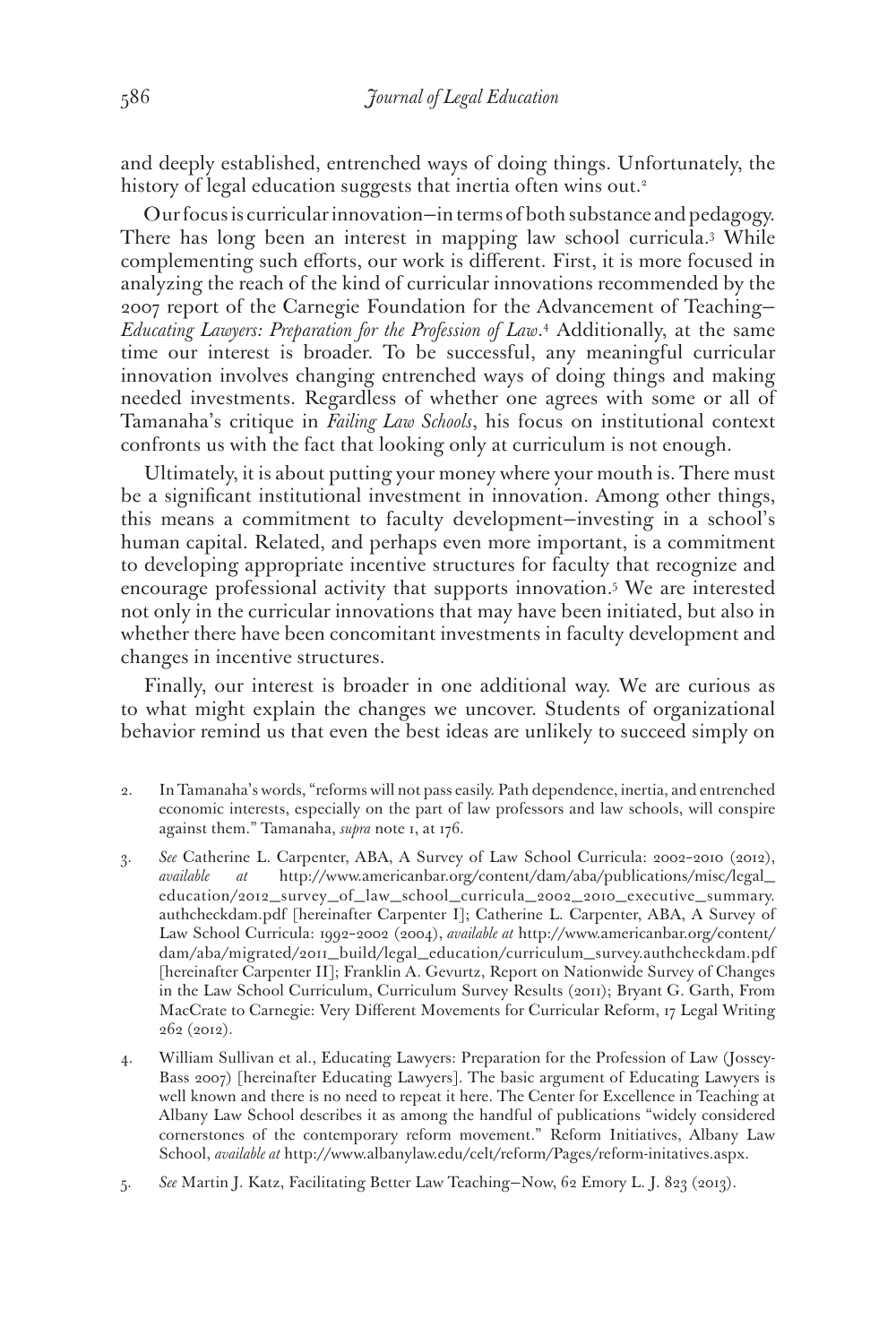their merits alone.<sup>6</sup> Consequently, any practical discussion of reform requires some understanding of what might help in explaining change. Are higher ranked schools leading the way?7 Are different types of schools—private v. public or those with part-time programs or not—more open to innovation? Alternatively, has the external environment—the marketplace and the recent economic downturn with its impact on the job prospects for new lawyers encouraged schools to pursue innovation regardless of rank or type of school?

Tamanaha argues that change in the legal academy—no matter how forceful or persuasive the recommendations—is far from a foregone conclusion. The picture he presents is reminiscent of a classic article on organizational dynamics. In that piece Michael Cohen, James March, and Johan Olsen characterized universities as organizational anarchies. In their words, organizational anarchies are not "vehicles for solving well-defined problems."8 The process is not a rational one. They note that while "it may be convenient to imagine that choice opportunities lead first to the generation of decision alternatives, then to an examination of their consequences, then to an evaluation of those consequences in terms of objectives, and finally to a decision, this type of model is often a poor description of what actually happens."9 Instead, Cohen, et al. see the process of policy-making within organizational anarchies as involving "a collection of . . . solutions looking for issues to which they might be the answer."10 A host of factors, including timing and external events, will determine whether a given solution is able to gain sufficient attention and support to successfully connect itself to a problem or issue. Change, then, is contingent rather than a certainty.

In an analysis of agenda setting in Congress, political scientist John Kingdon built upon the insights of Cohen et al. and emphasized the importance of timing and the concomitant idea of contingency.<sup>11</sup> Crucially, Kingdon emphasized windows of opportunity along with the importance of policy entrepreneurs who devise and advocate new proposals (like the recommendations in *Educating Lawyers*). In his words, "Solutions [policy proposals] become joined to problems . . . This coupling is most likely when a policy window—an opportunity to push pet proposals or one's conception of problems—is open . . . Policy windows are opened either by the appearance of compelling problems or by the happenings in the political stream."12 Policy entrepreneurs and advocates for a particular proposal will work assiduously at

- 6. *See* Michael D. Cohen, James G. March & Johan P. Olsen, A Garbage Can Model of Organizational Choice, 17 Admin. Sci. Q. 1 (1972); and Tamanaha, *supra* note 2, passim.
- 7. Despite the frustrations with law school rankings, they are the best available summary indicator for a host of key variables that differentiate schools.
- 8. Cohen, *supra* note 6, at 2.

12. *Id*. at 204.

<sup>9.</sup> *Id*.

<sup>10.</sup> *Id*.

<sup>11.</sup> John Kingdon, Agendas, Alternatives, and Public Policies (Harper Collins, 2d ed. 1995).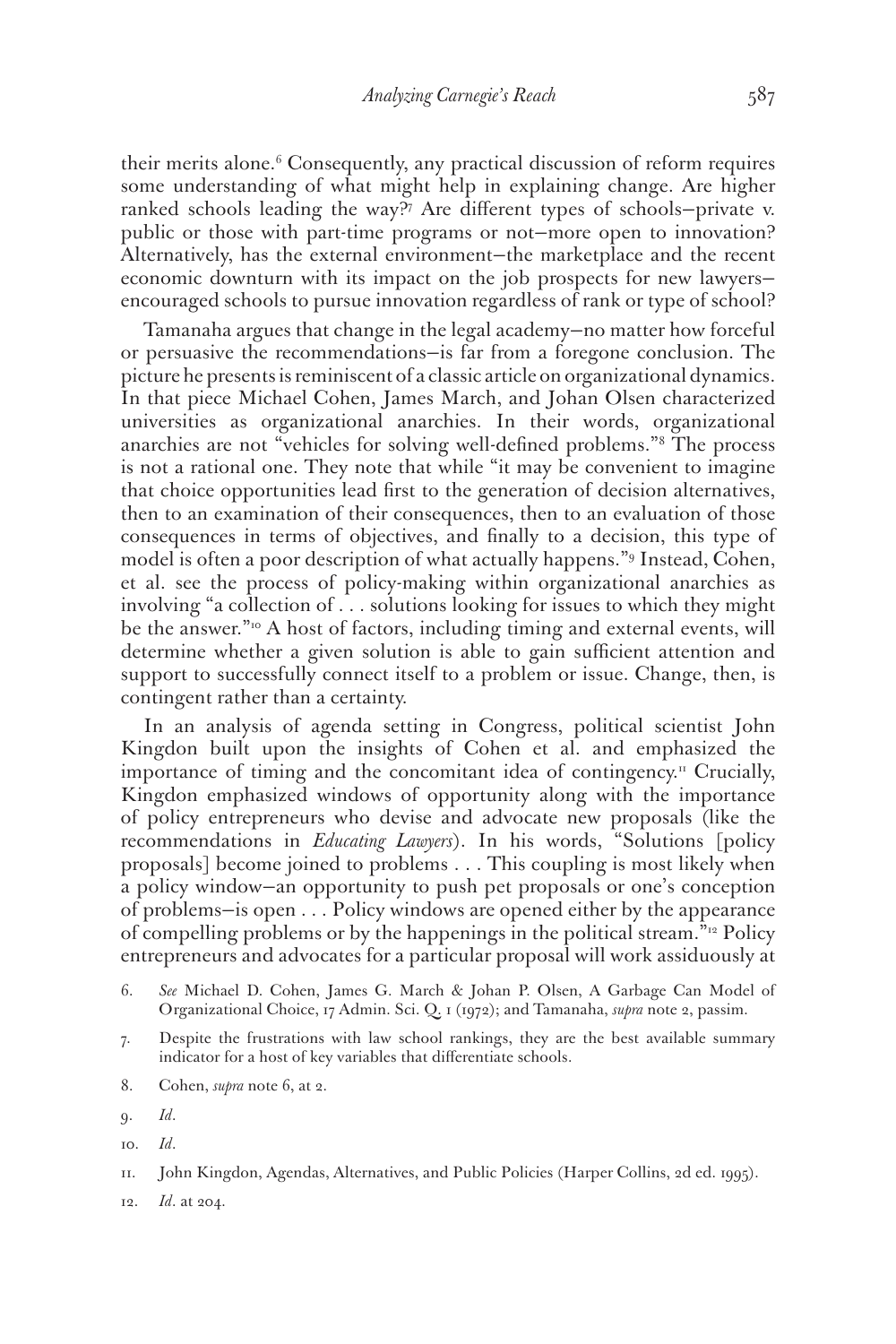laying a foundation while waiting for a window to open. Without their efforts, a potential window may wind up as an opportunity lost.

A key question, then, is whether the recent changes in the external environment have provided such a window for the kinds of recommendations found in *Educating Lawyers*. In other words, have external forces undermined—at least to a degree—the inertia on which much of Tamanaha's critique is built? As we explain in the next section, the survey we conducted was designed with this in mind.

## **II. The Survey**

Through the spring and summer of 2011, we sent a survey to the deans of all law schools then accredited by the American Bar Association, with four exceptions.<sup>13</sup> A total of 195 received the survey and 118 completed it for a response rate of 60.5 percent. Elsewhere we reported on possible non-respondent bias and showed that the responding schools do not differ significantly from the non-responding schools on a host of schools' characteristics.14 This means we can have confidence in what the survey findings tell us about the general picture regarding what is happening in legal education.

The survey sought information about new initiatives made at the institutional level since 2001, with an emphasis on their alignment with the key recommendations of *Educating Lawyers* (especially the idea of integration—of linking doctrine, practice, and professionalism).<sup>15</sup> We chose 2001 as the starting point in order to capture changes that pre-dated both the recent economic downturn and the publication of *Educating Lawyers*. We assume that at least some schools were experimenting with the kinds of innovative teaching and curricular matters at the heart of *Educating Lawyers* before the downturn and before the report's publication. In fact, the report describes noteworthy efforts that were uncovered during the underlying research for that report (which was done in the early 2000s); and many of the report's ideas circulated in the law school world prior to publication. Specifically, we asked the year (2001 through 2010) in which changes were initiated as a way to explore the possible influence of the changing external environment.

- 13. The exceptions were: the U.S. Army Judge Advocate General's School and the three law schools in Puerto Rico.
- 14. *See* Stephen Daniels, Going Public with Innovation: Comparing Survey Respondents to All Law Schools and Non-Respondents?, IAALS Online, Oct. 6, 2011, *available at* http://online. iaals.du.edu/2011/10/06/going-public-with-innovation-comparing-survey-respondents-toall-law-school/ (Educating Tomorrow's Lawyers blog post). The specific characteristics are: percent of Caucasian enrollment; total enrollment; faculty ratio; median LSAT score; geographic location using U.S. Census Bureau regions; rank; whether a school is public or private; and whether a school has a part-time program. That post reported on the absence of non-respondent bias for the 113 schools that had responded by that time. Repeating the analysis with the five additional respondents does not change the results.
- 15. The survey was ably administered by the Butler Institute for Families at the University of Denver Graduate School of Social Work using Qualtrics Online Survey Software.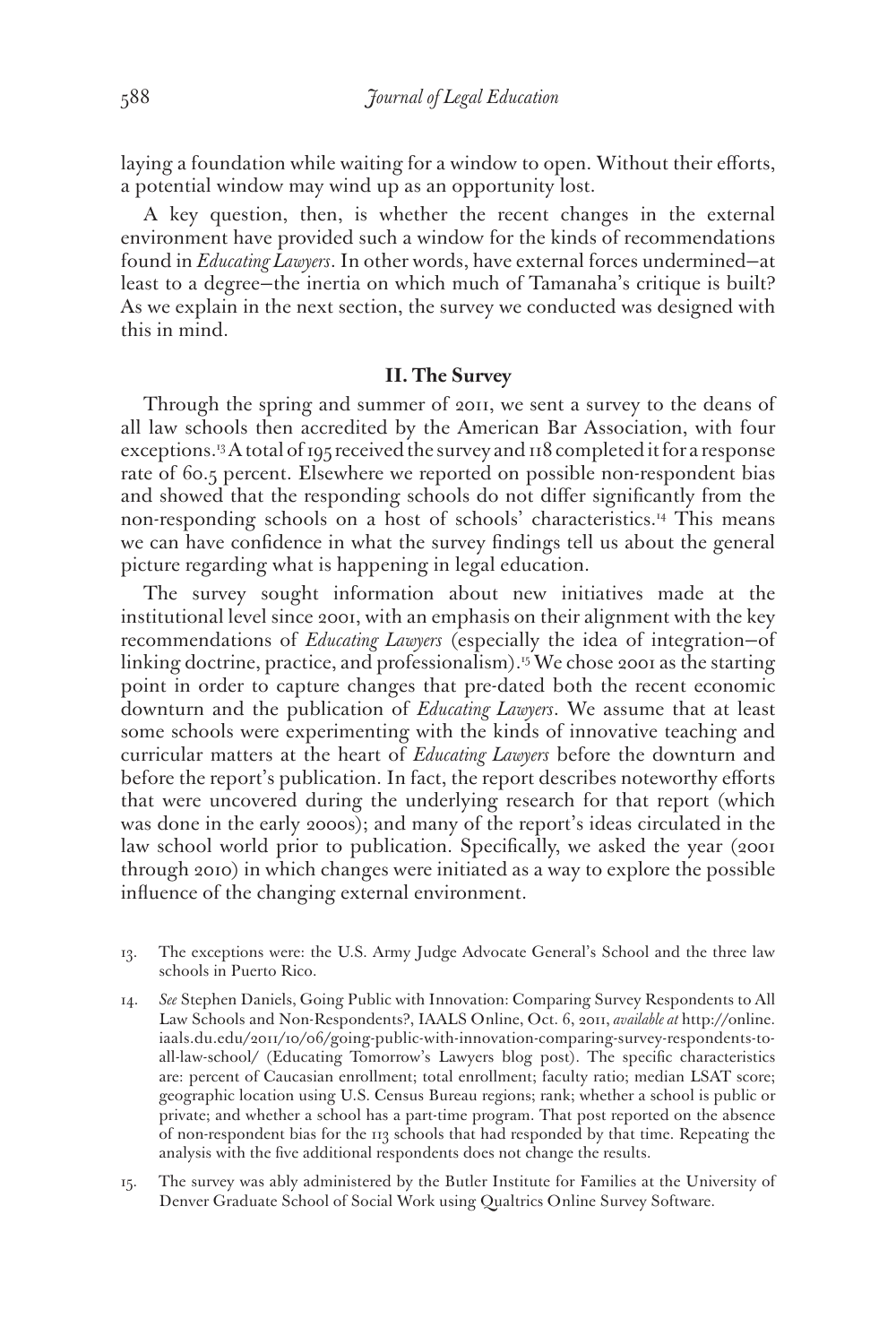Among other things, the survey asked about substantial institutional initiatives in three broad areas: curriculum; faculty development related to teaching and learning; and the incentive structure for faculty professional activity related to teaching and learning (the latter two being indicators of institutional investment in innovation). If the responding dean answered affirmatively to a general question about any changes in any of these areas, the survey then asked a series of questions about new initiatives among a list of more specific topics within that area. Again, it also asked in what year consideration of an initiative began (between 2001 and 2010).

For curriculum, the possible initiatives ranged from changes in each of the three years of matriculation, to changes involving clinics and certificate programs, to changes involving lawyering or other skills courses, to changes involving professional identity or ethics. Perhaps most importantly in light of *Educating Lawyers*' recommendations, the survey specifically asked about changes involving lawyering/practical skills, professionalism, and integrative approaches that link doctrine and practical experience.

For faculty development related to teaching and learning, the survey asked about organized workshops or conferences at the responding school related to teaching and learning generally, and about workshops or conferences related to integrative approaches specifically. It also asked about the availability of faculty grants or support to aid in the development of innovative approaches to teaching generally and integrative approaches specifically. Additionally, the survey asked about faculty development programs for adjuncts—the instructors most likely to be involved in the actual practice of law.

Finally, for faculty professional activity related to teaching and learning, the issue is whether such activity is valued and rewarded, since without appropriate incentives it is hard to see how innovation can succeed. The survey asked about the role of professional activity related to teaching and learning in faculty hiring decisions, in decisions about promotion and tenure, and in other merit decisions (raise and/or bonus). Each of these questions reveals aspects of a school's internal incentive structures and what these structures effectively foster or inhibit.

## **III. General Findings**

## *A. General Patterns Related to Innovation*

The first and most general question is whether a school had any new initiatives in each of the areas since 2001. Not surprisingly, all responding schools reported starting at least one new curricular initiative. This is consistent with recent surveys by the American Bar Association and the American Association of Law Schools, which show law schools continually making changes–from big to small–in their curricula.<sup>16</sup> As we will see later, however,

16. *See generally* Carpenter I, *supra* note 3; Carpenter II, *supra* note 3; Gevurtz, *supra* note 3.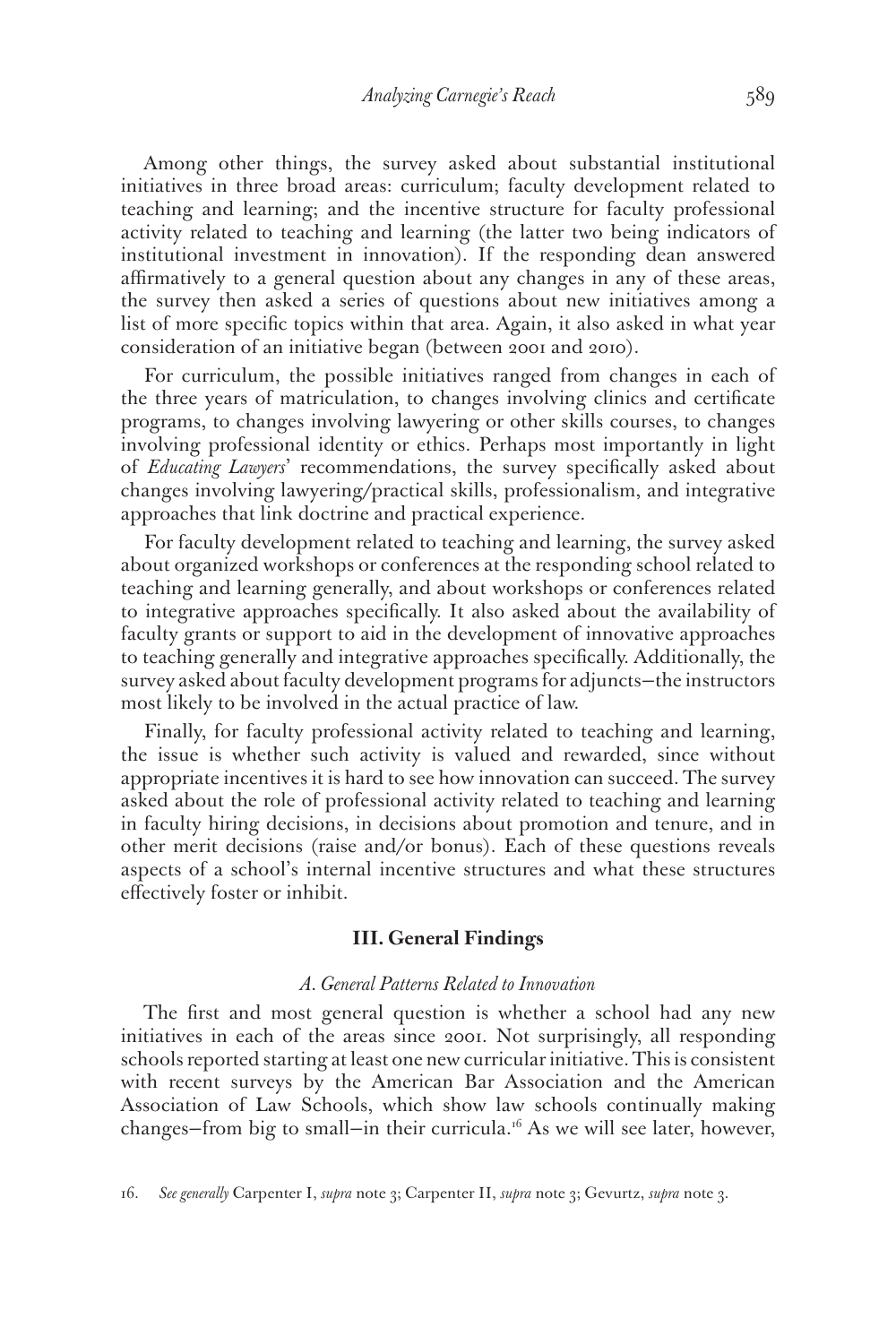looking at initiatives involving curricular matters in more detail reveals that not all schools are active to the same degree or in the same way.

While all of the responding schools report starting at least some kind of curricular initiative during our study period, we must remember that sustained reform also requires an institutional commitment to faculty development (e.g., workshops and grants) and changes in the kinds of professional activity by faculty that will be encouraged and rewarded (e.g., those related to teaching and learning). A substantial proportion of schools have at least one initiative in the faculty development area (78 percent). A smaller percentage, but just over one-half, reports an initiative in the faculty professional activity area (57 percent). Just over one-half (52 percent) of responding schools indicate having at least one initiative in all of the three broad areas that interest us here. Because we are relying on self-reports, a certain degree of skepticism is warranted at this point. The more detailed analyses in sections IV through VI are more telling.

#### *B. Possible Explanatory Factors: Basic School Characteristics*

There is, of course, the question of what may be driving the kinds and levels of activity the survey uncovered. An obvious place to look is at the schools themselves, especially their eminence or *U.S. News & World Report* rank (using four tiers).<sup>17</sup> Innovation may simply be a function of law school quality with elite schools leading the way. Since all respondents report some kind of initiative related to curriculum, eminence is apparently not relevant at this most general level. In the faculty development area, 77 percent of the responding tier 1 schools report initiating at least one effort since 2001, 81 percent of tier 2 schools did so, as do 84 percent of tier 3 schools and 68 percent of tier 4 schools. While a somewhat higher percentage of schools in the middle two tiers are active in this area (perhaps schools striving for greater eminence), the pattern by rank is not statistically significant.<sup>18</sup> For the faculty professional activity area, 46 percent of the responding tier 1 schools report initiating at least one effort since 2001, as do 58 percent of tier 2 schools, 61 percent of tier 3 schools, and 57 percent of tier 4 schools. Again, the pattern across ranks is not statistically significant. Finally, for curriculum, faculty development and professional activity together (the optimal pattern for *Educating Lawyers*), 38 percent of tier 1 schools indicate initiating at least one effort in each since 2001, as do 55 percent of tier 2 schools, 58 percent of tier 3 schools, and 50 percent

- 17. Using the U.S. News ranks we created four tiers as equal in percentage as possible by dividing 190 (five schools to which the survey was sent are unranked) by four and then fitting the schools by rank into one of the four tiers. The number of ties—schools with the same rank—makes it impossible to divide schools into exactly equal groups.
- 18. Although we will note whether relationships are significant or not (<.05), we will only report the statistics for the significant ones. For them we will report the strength of the relationship as well as the level of significance using Cramer's V. This statistic measures the strength of a relationship between two nominal-level or categorical variables. It varies from 0 to 1.0, with 1.0 indicating a perfect relationship.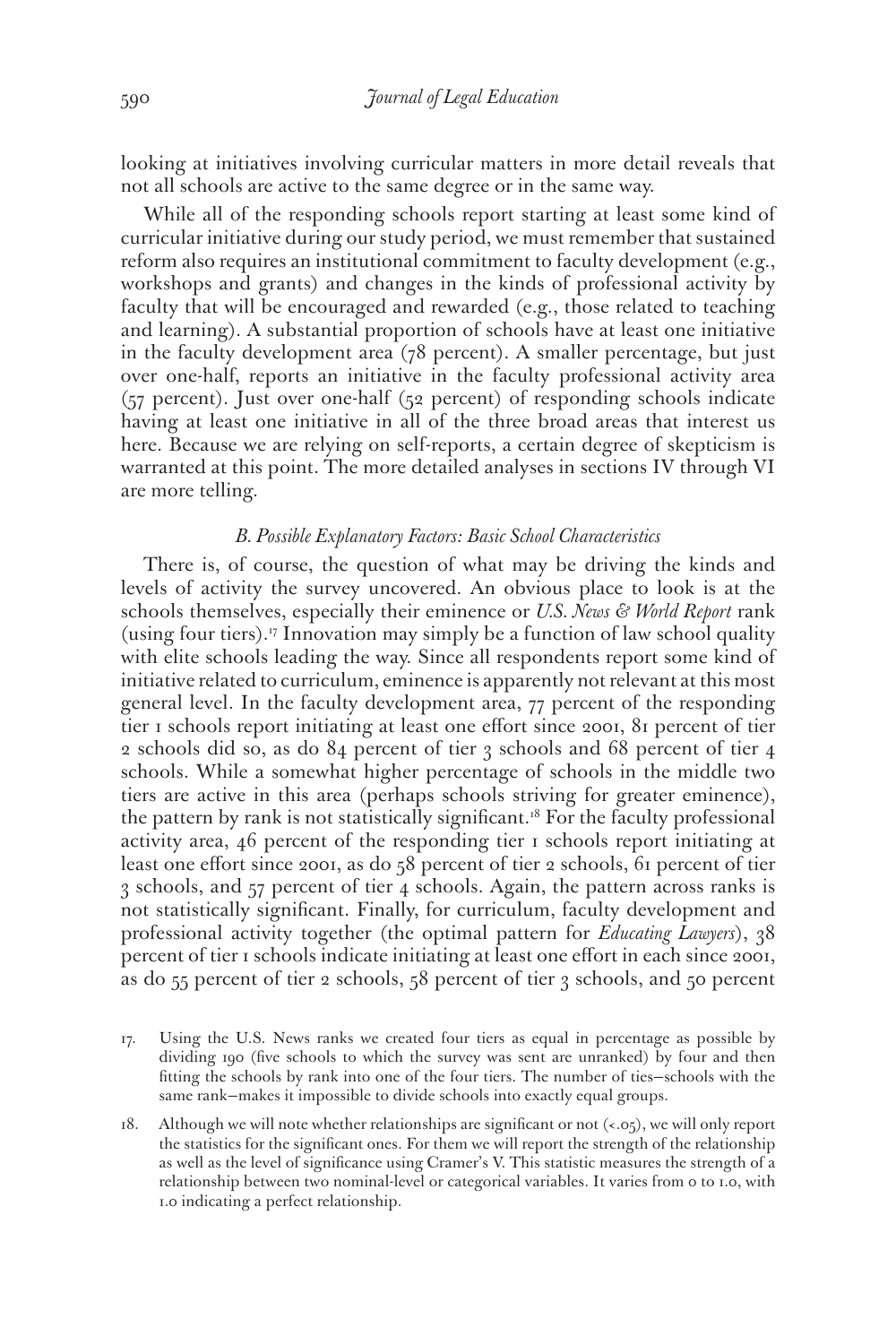of tier 4 schools. Once again, this pattern is not statistically significant.19 Eminence, at least at this most general level, does not appear to be the key factor in fostering innovation.

Perhaps some other school characteristic is more useful. Two of the most basic are whether a school is public or private and whether it has a part-time program or not.<sup>20</sup> The possible effects of these characteristics are worth examining independently. There are significant, but weak, differences between those schools with part-time programs and those without with regard to faculty development and professional activity initiatives individually, but not when we look at having both initiatives together.<sup>21</sup> Eighty-four percent of the responding schools with a part-time program report starting an initiative involving faculty development during our study period compared to 72 percent of those without; and 66 percent of those with a part-time program report starting at least one initiative involving professional activity area compared to 48 percent without.

There is no significant relationship between public and private schools with regard to faculty development or between public and private schools and faculty development and professional activity initiatives together. There is, however, a weak significant relationship between private and public schools with regard to faculty professional activity. Private schools in our respondent pool are more likely than the public schools to report starting at least one initiative in this area (65 percent) compared to public schools (45 percent).<sup>22</sup>

These findings provide a mixed picture at best as to whether basic school characteristics offer much—if any—explanatory power regarding when and where such initiatives occur. With regard to curricular matters generally, there is no variation to explain since all responding schools undertook some type of initiative during the study period. For faculty development and faculty professional activity there is some, but not much, variation to explain. Most schools have done something in each area. More important and revealing, however, are the specific changes schools actually make. We would expect more variation with regard to specific kinds of changes. In sections IV through VI we will explore more specific innovations. But before we do so,

- 19. For each of the three patterns—rank and faculty development, rank and faculty professional activity, and rank and the two together—the results would not change if we used four tiers based on median LSAT.
- 20. Being public or private is significantly, but not strongly, related to having a part-time program or not (Cramer's V=.255, sig=.000). However, as we will see, such a relationship does not mean that each set of schools responded to the questions in our survey with the same answers.
- 21. For the relationship between faculty development and part-time/no part-time, Cramer's V=.155, sig=.047. For the relationship between professional activity and part-time/no parttime, Cramer's V=.173, sig=.016. .
- 22. For the relationship between professional activity and public v. private, Cramer's V=.199 sig=.016.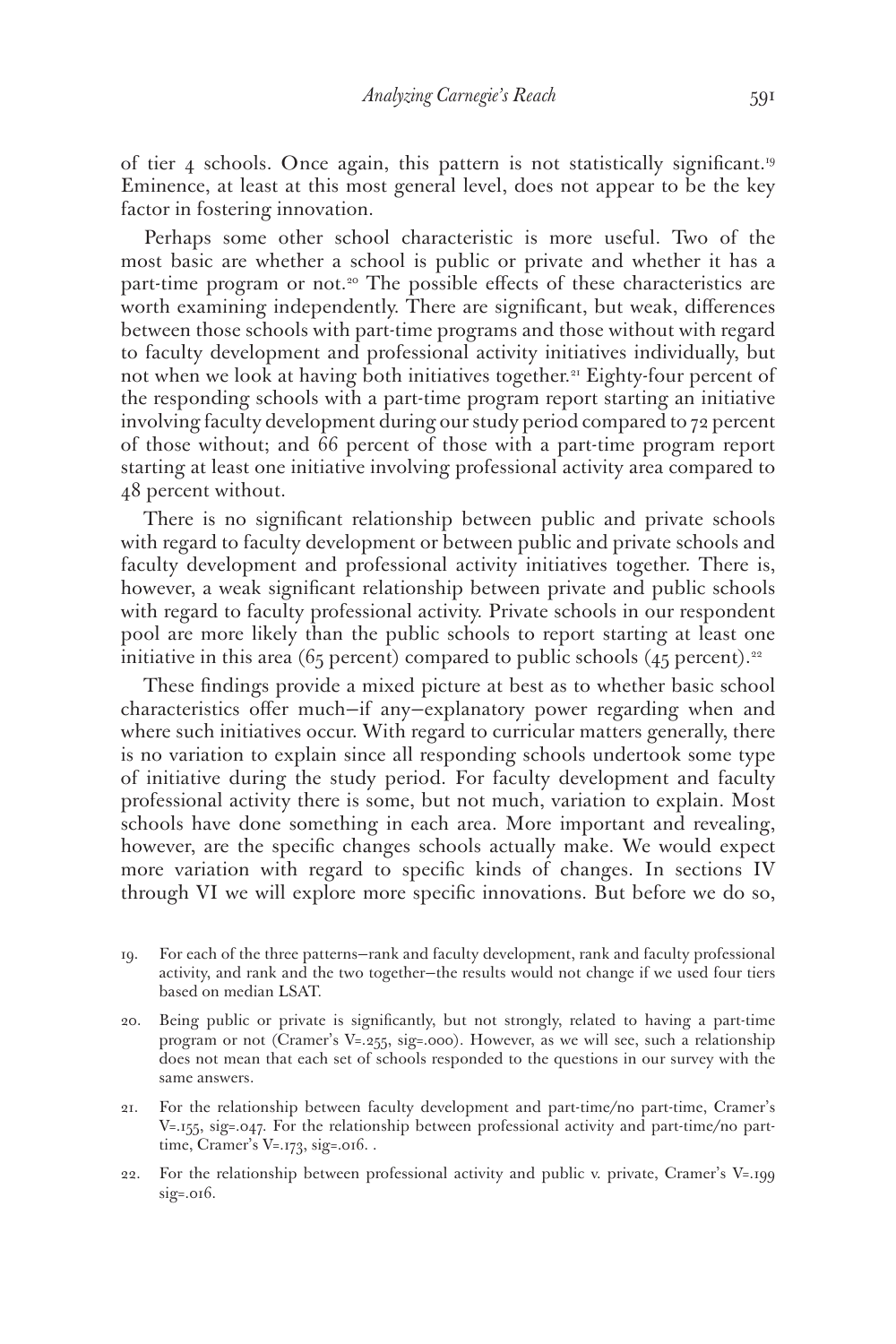we need to explore the possible influence of an alternative factor—the external environment.

## *C. A Possible Alternative: The External Environment*

 As we noted earlier, change may be a matter of reaction and timing. Schools may be making quick changes simply as a response to current marketplace pressures and declining opportunities for new graduates, and/or as a response to the growing criticisms of legal education in the press, by politicians, and by others.23 On the other hand, real innovation might have started earlier and have little or nothing to do with recent external pressures (the legal academy's critics would be highly skeptical of this possibility). The survey was designed with such timing effects in mind, asking about changes started between 2001 and 2010, as well as asking the year in which a change was first begun.

For curricular matters, we asked about initiatives in 11 specific areas and the year in which consideration of each started. We can easily calculate for each responding school the total number of starts across all 11 curricular areas in a given year as well as the total for the entire time period. We can then aggregate these individual school totals—for changes in a given year and for the entire time period—across all responding schools to assess the general impact of the changes in the external environment.24 Simply put, we can use the responses to reject or accept the hypothesis that starts in the aggregate are equally distributed over time—meaning that the changes in the external environment are not a major factor when we look at all responding schools.<sup>25</sup> If we cannot reject that hypothesis, we must then ask whether the survey results reflect a general pattern that is consistent with the possible influence of the recent changes in the external environment.

To look at the aggregate pattern over time, we grouped the years into three time periods—2002–04, 2005–07, and 2008–10—and let 2001 stand alone. Doing so shows that starts for curricular matters are not evenly distributed over time. The largest percentage of starts occurred in the 2008–10 time period, but this accounts for less than one-half of all of the starts (45 percent). Using the same approach, we looked at the pattern of starts for a range of more specific initiatives involving faculty development (detailed in Part V). The largest percentage of starts occurred in the 2008–10 time period, but again,

- 23. *See* Segal, *supra* note 1 (all articles); Press Release, Senator Barbara Boxer, Coburn, Boxer Call for Department of Education to Examine Questions of Law School Transparency, Oct. 14, 2011, *available at* http://boxer.senate.gov/en/press/releases/101411. cfm; Mark Hansen, Sen. Grassley Questions ABA's Law School Accreditation Process, ABA Journal, Jul. 13, 2011, *available at* http://www.abajournal.com/news/article/ grassley\_seeks\_answers\_on\_abas\_law\_school\_accreditation\_process/.
- 24. While not covering all possible changes, the range of areas is broad covering changes for each of the three years of matriculation to changes involving clinics and certificate programs to changes involving lawyering or other skills courses to changes reflecting Educating Lawyers' recommendations. The array is broad enough for this purpose.
- 25. Of course, this does not mean that the external environment was without influence for a given school.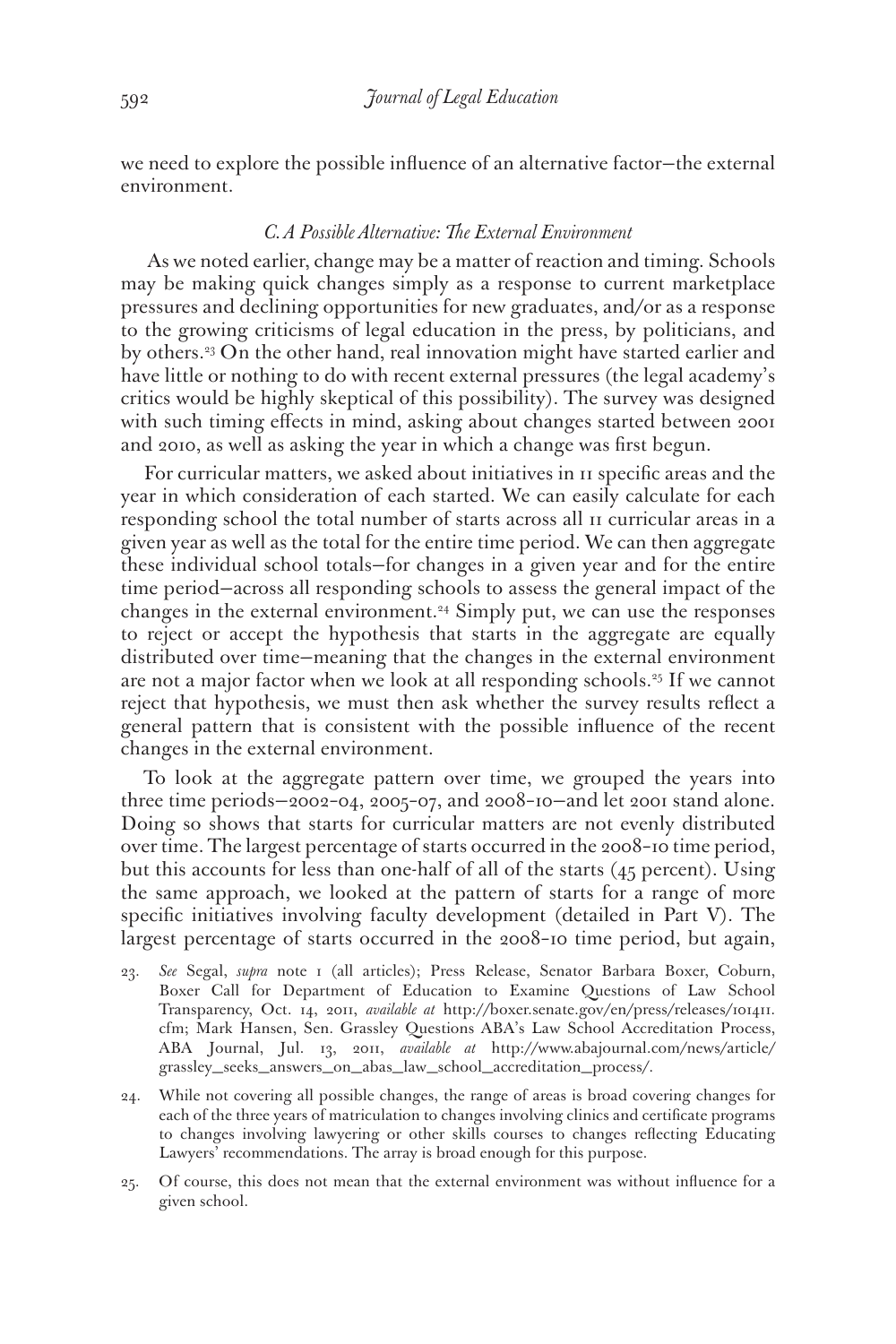this accounts for less than one-half of all starts (43 percent). We also examined the patterns for starts involving the incentive structure for faculty professional activity (detailed in Part VI). Both the 2005–07 and 2008–10 time periods saw the same percentage of starts (22 percent each).

In short, we cannot say that the external environment is without some likely impact on new initiatives involving curriculum, faculty development, and incentive structure. On the other hand, we also cannot say that activity with regard to any of the three broad areas is simply a quick response to the economic downturn and the concomitant challenges facing law schools. It may be that recent pressures played a role in reinforcing the need for reform and in accelerating its pace. In other words, those pressures may have provided an opportunity for innovation and we will explore this possibility as a part of the discussion in the next three sections.

#### **IV. Curriculum**

## *A. More Specific Areas of Activity*

If a dean responded affirmatively to the general question about substantial initiatives for curriculum since 2001, he/she was then asked for more specific information on these changes. The specifics covered a range of areas in which we might expect there to be substantial initiatives, such as the curricula for each year of matriculation and clinics. In addition, we included questions on matters at the heart of the recommendations in *Educating Lawyers*—initiatives involving lawyering and practical skills, professional identity and ethics, and integrative approaches linking doctrine, practical experience, and professionalism.

Figure 1 shows the percentage of responding schools that indicated starting a substantial initiative since 2001 in each of seven specific areas.<sup>26</sup> Not all schools pursed the same kinds of initiatives in each area. There has been substantial interest in classes dedicated to practical skills. "Lawyering" received the highest level of response, with nearly all respondents saying their school's initiatives include an effort in this area. The second most frequently cited initiative is the creation of new clinics.27 The other two areas identified by *Educating Lawyers* as important—professionalism and integrative approaches, received less, but still substantial attention.

- 26. We also asked about four additional areas: revising clinics; revising certificate programs; new certificates; and initiatives involving individual first year classes without a more general first year initiative. Since fewer than 50 percent of the respondents answered affirmatively for each of these four, we are leaving them out of the present discussion.
- 27. It is possible that activity in these two areas can be traced to the influence of earlier reform efforts such as the the ABA's MacCrate Report (ABA, The Report of the Task Force on Law Schools and the Profession: Narrowing the Gap (1992)); or the Clinical Legal Education Association's "best practices" project (Roy Stuckey & Others, Best Practices for Legal Education: A Vision and a Road Map (CLEA 2007)). In short, multiple sources have been arguing for changes regarding training in practical skills for at least the past 20 years.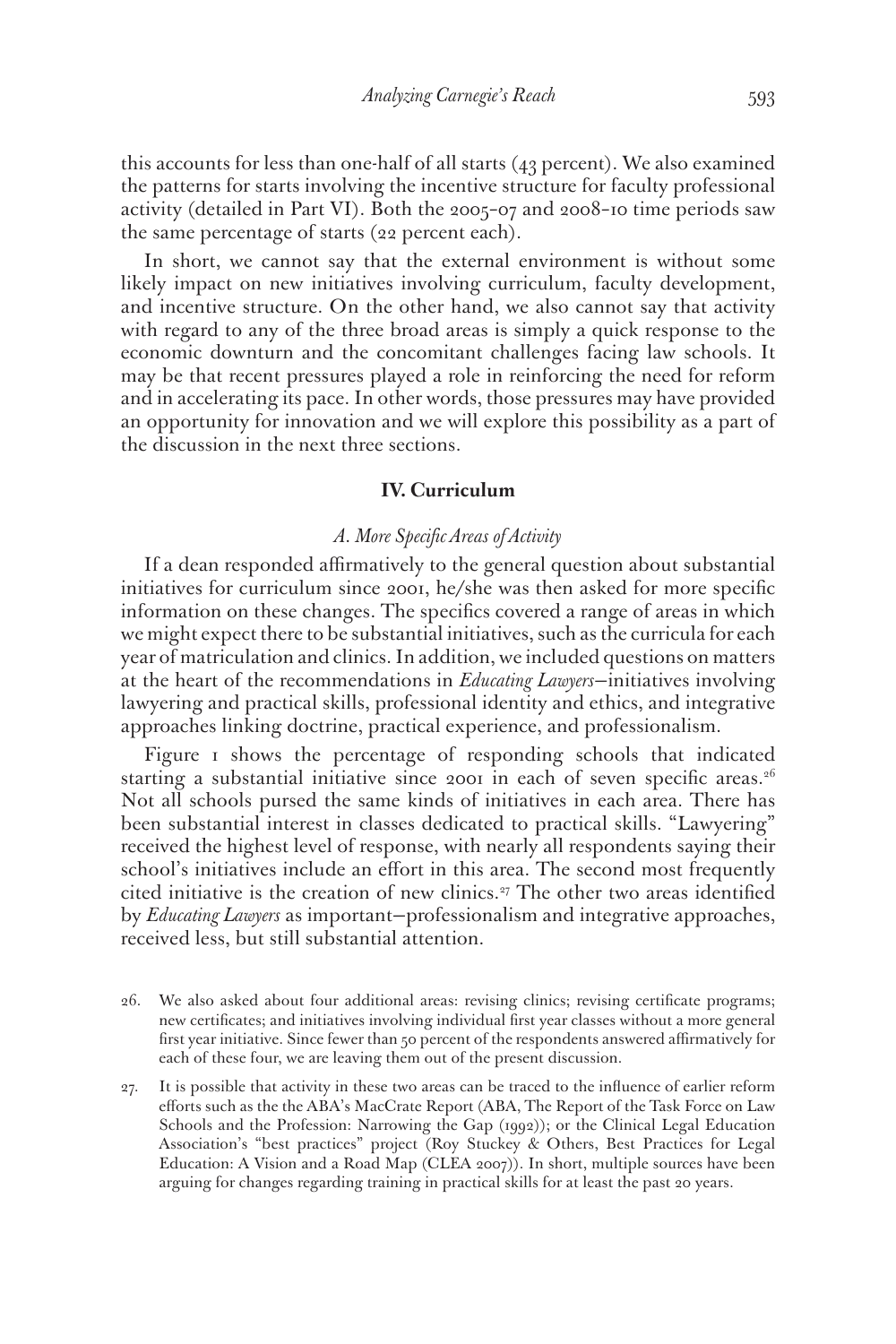

**Figure 1: Responses for Seven Specific Curriculum Areas (% of responding schools reporting a new initiative)**

Important for our purposes is the question of how many schools have an initiative in each of the three areas at the heart of the recommendations found in *Educating Lawyers*—lawyering, professionalism, and integration. *Educating Lawyers* sees these areas as essential parts of a coordinated whole (best exemplified by the idea of integration). It does not appear that schools are necessarily approaching their efforts in this way. There is a moderate, significant relationship between starting an initiative involving professionalism and one involving integrative approaches.<sup>28</sup> However, there is not a significant relationship either between professionalism and lawyering or between lawyering and integrative approaches.

While there appears to be something of a piecemeal approach with regard to the interests of *Educating Lawyers*, there is some evidence of possible coordination with regard to other curricular matters. There is a significant, but not strong, relationship between initiatives involving the curricula for the 1st and 2nd years—70 percent of those with an initiative involving the 1st year also have one involving the 2nd year, while 50 percent of those without a 1st year initiative have a 2nd year initiative.<sup>29</sup> There is, however, a relatively strong and significant relationship between initiatives involving the curricula for the 2nd and 3rd years. Eighty-six percent of those with a 2nd year initiative also have a 3rd year initiative, while only 14 percent of those without a 2nd year initiative have a 3rd year initiative.<sup>30</sup> There is not a significant relationship between the curricula for the 1st and 3rd years. Sixty-four percent of those with a 1st year initiative also have a 3rd year initiative and 50 percent of those without a 1st year initiative report having a 3rd year initiative.

These patterns suggest that as a motivator for change, *Educating Lawyers* is not the only game in town. There are coordinated efforts to reform curriculum

- 28. For professionalism and integration together Cramer's V=.308, sig=.001.
- 29. For 1st and 2nd Year together Cramer's V=.187, sig.=.042.
- 30. For 2nd and 3rd together Cramer's V=.715, sig.=.000.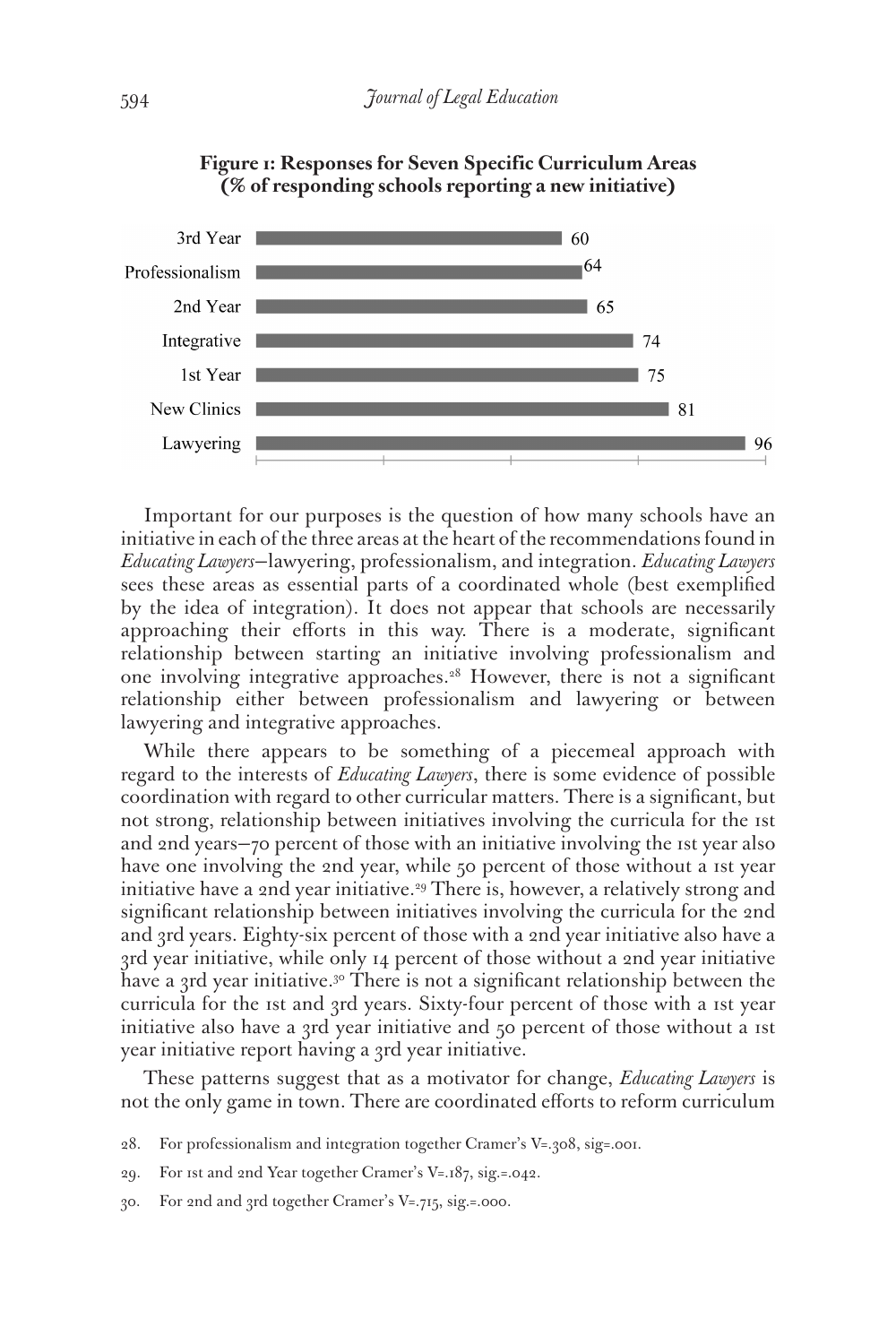that are not fully aligned with the recommendations of *Educating Lawyers*, although parts are still evident. There is evidence that schools are including in their curricular initiatives an interest in professionalism. There is a moderate and significant relationship between an initiative involving professionalism and initiatives involving both the 2nd year and 3rd year curricula.<sup>31</sup> We found a significant relationship between integrative approaches and initiatives involving the 1st year curriculum.<sup>32</sup> Though weak, the relationship suggests the kind of innovation at the heart of *Educating Lawyers*.

## *B. Eminence—Or the Importance of Rank*

Table 1 allows us to look at the seven areas of curricular change set out in Figure 1 by school rank (again using four tiers). Starting with the core interests of *Educating Lawyers*, as we would expect lawyering is spread relatively evenly across the tiers; almost all schools report an initiative. Initiatives involving integrative approaches are somewhat more likely to be found among higher ranked schools, but the difference is not statistically significant. The pattern for initiatives involving professionalism is less clear. Table 1 shows that most of this is driven by the particularly high percentage of tier 3 schools having started a professionalism initiative (a particularly high percentage in light of the low percentage for tier 4 schools). Nonetheless, there is not a significant difference across the tiers. Nor is there a significant difference for schools that have instituted an initiative in both integrative approaches and professionalism.33

More generally, Table 1 shows a number of other tendencies. Tier 3 schools appear to be particularly active having the highest percentage for six of the seven areas; but the differences are not especially large. Only one relationship between initiatives by area and school ranking is significant—an initiative involving the 2nd year curriculum—and the strength of the relationship is moderate.34 In short, rank does not explain the patterns among schools with regard to these seven specific areas, and this should not be surprising given that a relatively high percentage of schools in each tier were active.

- 31. For 2nd and 3rd year together plus professionalism Cramer's V=.392, sig=.000.
- 32. For 1st year and integration Cramer's V=.226, sig=.014.
- 33. If we collapse the four tiers into two, the results do not change.
- 34. For 2nd year and four tiers Cramer's V=.308, sig=.012; for two tiers Cramer's v=.194, sig=.037.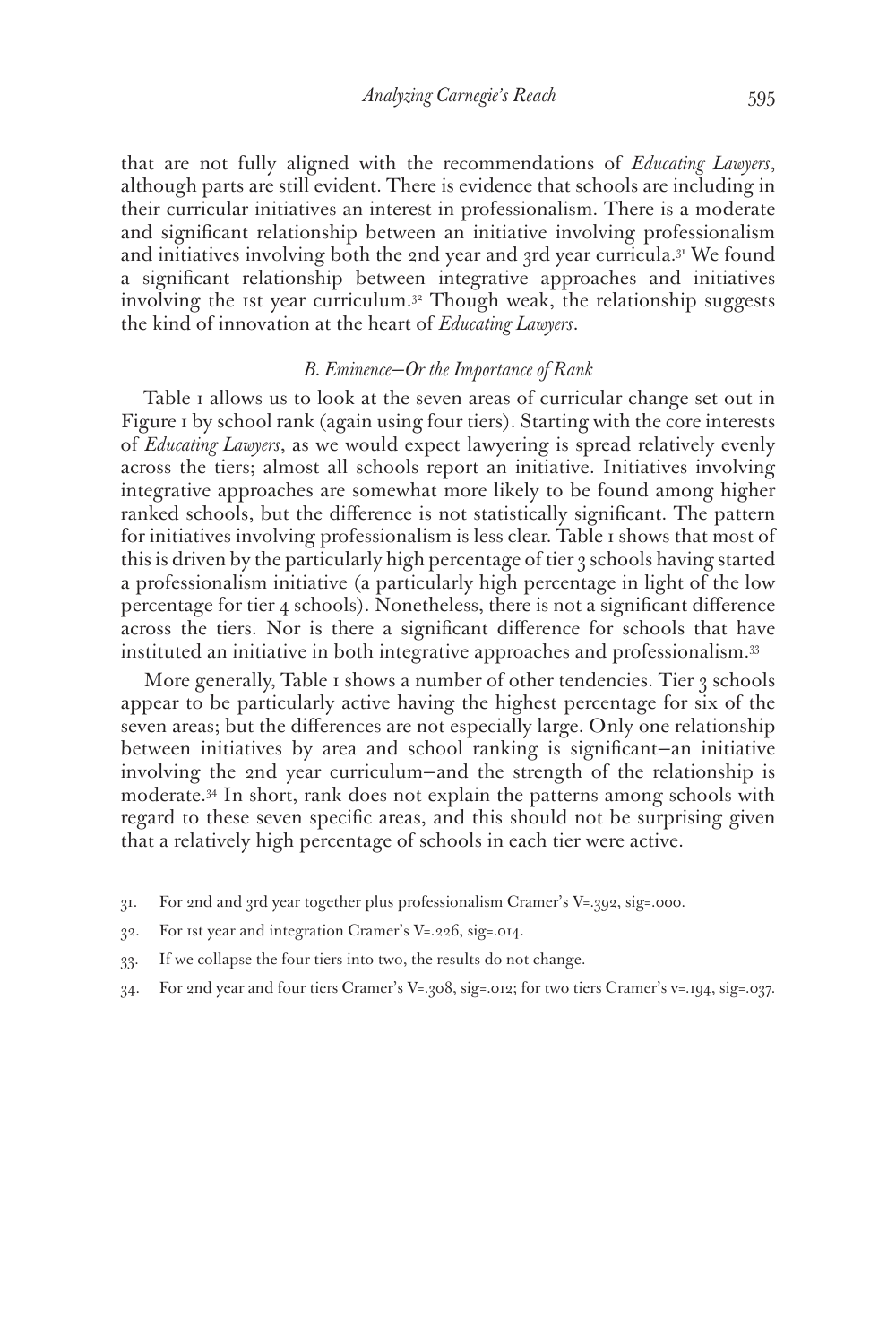|                 | Tier 1 | Tier 2 | Tier 3 | Tier <sub>4</sub> |
|-----------------|--------|--------|--------|-------------------|
| Lawyering       | 92     | 97     | 97     | 96                |
| New Clinics     | 77     | 77     | 87     | 82                |
| <b>Ist Year</b> | 77     | 71     | ŏт     | 71                |
| Integrative     | 73     | 84     | 71     | 64                |
| 2nd Year*       | 46     | 65     | 88     | 6т                |
| Professionalism | 65     | 58     |        | 46                |
| 3rd Year        | 46     | 65     | 71     |                   |

## **Table 1: Initiatives in Curriculum Areas by Four Tiers (% of responding schools in each tier reporting a new initiative)**

(\* Significant at <.05)

## *C. School Type*

Type of school does not offer an adequate explanation for variations in patterns of curriculum change or innovation either. There are very few significant relationships between any of the seven curricular areas and whether a law school is public or private, or between those seven areas and whether a school has a part-time program. For the three core innovations for *Educating Lawyers*, there is only one significant individual relationship. Seventytwo percent of the schools without a part-time program report having a professionalism initiative compared to 55 percent with a part-time program. While this difference is significant, the relationship is not strong.<sup>35</sup> Schools having initiatives involving both professionalism and integration are somewhat more likely to be public (66 percent of public schools) than private (45 percent of private schools); but again, while the difference is statistically significant, the relationship is not strong.36 In keeping with that pattern, schools without a part-time program are somewhat more likely to have initiatives in both of these areas (62 percent of these schools compared to 45 percent of schools with a part-time program); again with the difference being significant, but not strong.37 These patterns should not be surprising for many of the areas since a relatively high percentage of schools—public and private—were active.

## *D. Environment*

Fifty-five percent of curricular reform efforts generally started before calendar year 2008. If we look at the seven specific areas of curricular activity in Figure 1, for each of them between 50 percent and 63 percent of the starts

<sup>35.</sup> For part-time/no part-time and professionalism Cramer's v=.171, sig=.032.

<sup>36.</sup> For public/private and professionalism and integration together Cramer's V=.205, sig=.016.

<sup>37.</sup> For part-time/no part-time and professionalism and integration together Cramer's V=.169, sig=016.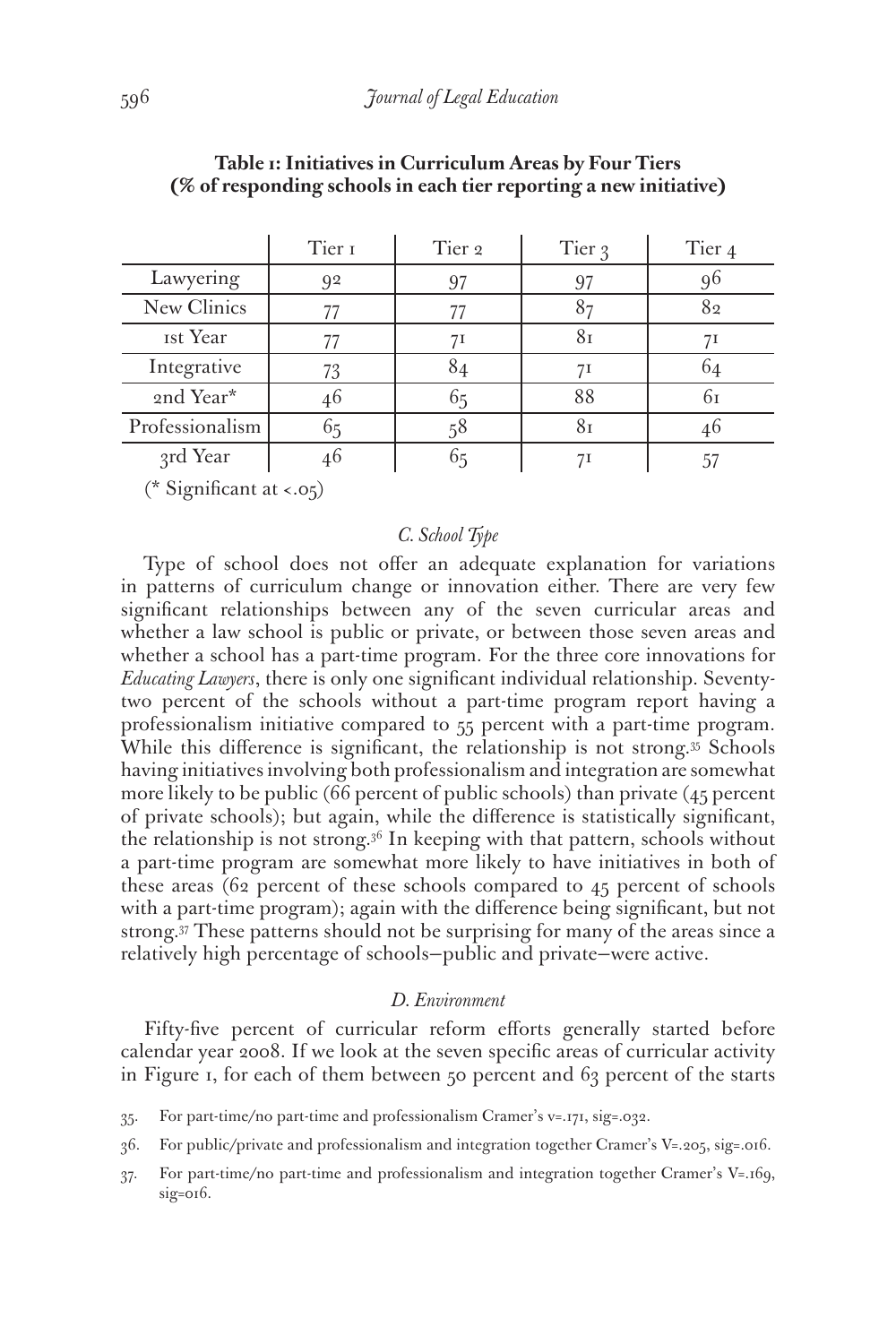occurred before 2008. For the three key initiatives for *Educating Lawyers*, most starts occurred before 2008: professionalism, 54 percent; integrative approaches, 60 percent; and lawyering, 63 percent.

Taken together, these figures show, first, that more specific curricular changes have been an ongoing phenomena and not just a quick response to the economic downturn and its effects on the legal profession (or a response to some other recent external factor). Second, they also suggest that the pace of change accelerated after 2007, suggesting a potential window of opportunity for innovation. Taking the same approach we used earlier to explore patterns over time, we might expect starts for substantial curricular initiatives to be distributed evenly across the three time periods covered (2002–04, 2005–07, and 2008–10). They are not. We find that for each of the seven specific areas in Figure 1 the lowest percentage of starts is in 2002–04 (ranging from 13 percent to 24 percent of the starts) and the highest percentage is in 2008–10 (ranging from 40 percent to 51 percent of the starts).

There remains the question of time and school characteristics. For instance, are starts evenly distributed across the three time periods for each rank and specific curricular area? As can be seen in Tables 2a and 2b, this is not the case.38 For each of the four tiers, the tables present the percentage of all starts for each of the seven curricular areas that occurred in the 2002–04 and 2008–10 periods, respectively. The percentages for 2005–07 can be determined for any tier and curricular area by adding together the appropriate percentages found in Tables 2a and 2b and then subtracting from 100 percent.

## **Table 2a: Curricular Initiatives Percentage of ALL Starts (2002-2010) Occurring in 2002-04 for Each of Four Tiers**

|                   |    |    |    |                | 180 11  2110 11  310 11  CHING  FOICSSIONALISM   LAWYCHING   HITCS1AUVC |    |  |
|-------------------|----|----|----|----------------|-------------------------------------------------------------------------|----|--|
| Tier I            |    |    | IΟ |                |                                                                         |    |  |
| Tier 2            | 2I | 29 | 25 | 24             |                                                                         |    |  |
| Tier 3            |    | 12 | 35 | I <sub>2</sub> |                                                                         |    |  |
| Tier <sub>4</sub> |    | 2I |    |                |                                                                         | 2I |  |

 $\frac{1}{\sqrt{2\pi}}$   $\frac{1}{\sqrt{2\pi}}$   $\frac{1}{\sqrt{2\pi}}$   $\frac{1}{\sqrt{2\pi}}$   $\frac{1}{\sqrt{2\pi}}$   $\frac{1}{\sqrt{2\pi}}$   $\frac{1}{\sqrt{2\pi}}$   $\frac{1}{\sqrt{2\pi}}$   $\frac{1}{\sqrt{2\pi}}$   $\frac{1}{\sqrt{2\pi}}$   $\frac{1}{\sqrt{2\pi}}$   $\frac{1}{\sqrt{2\pi}}$   $\frac{1}{\sqrt{2\pi}}$   $\frac{1}{\sqrt{2\pi}}$   $\frac{1}{\sqrt{2\$ 

38. We looked for any significant relationships between rank and in which of three time periods schools started that activity. There are no significant relationships for any of the seven areas using either four ranks or two ranks.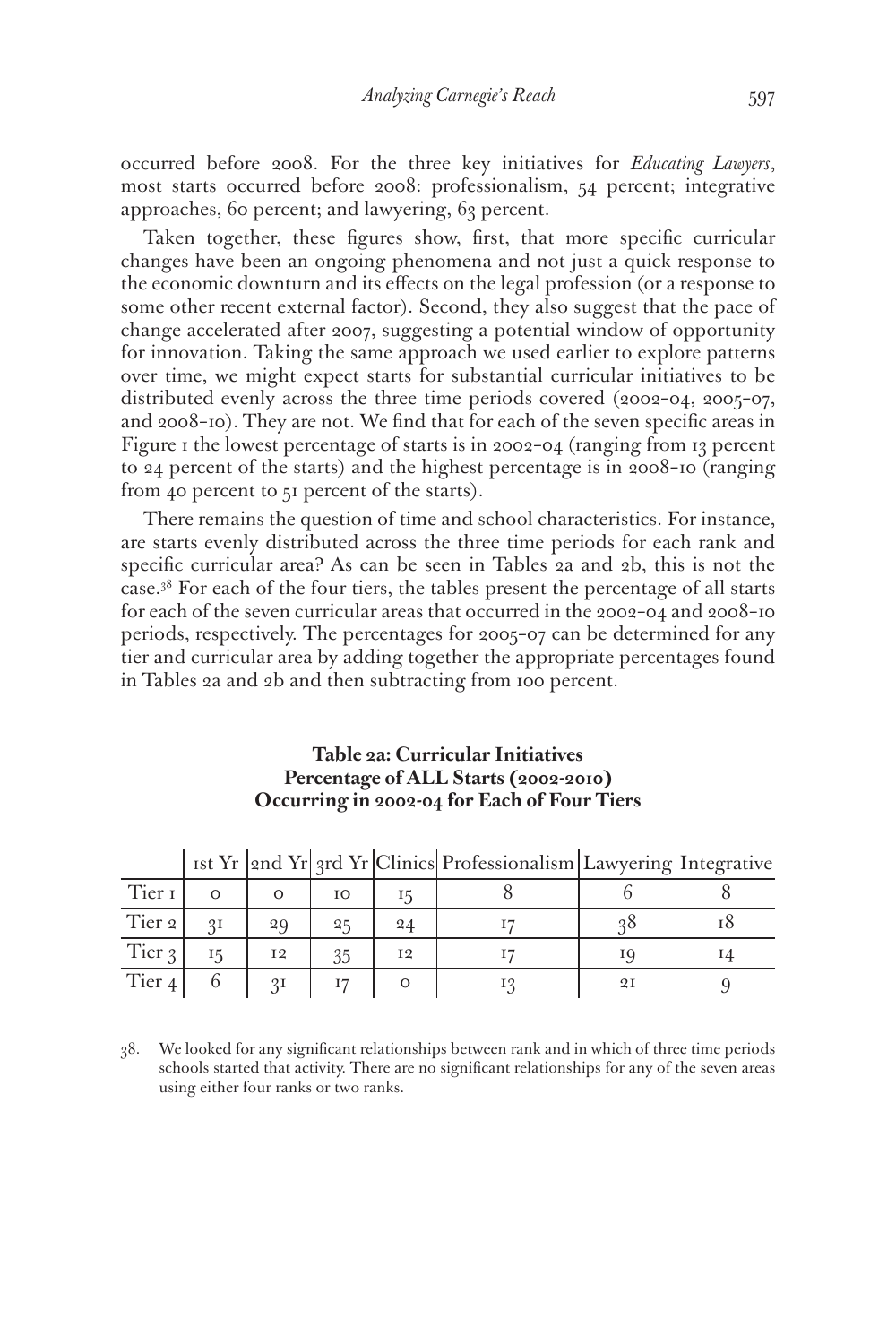|                   |    |              |    |    | 1st Yr  2nd Yr  3rd Yr  Clinics   Professionalism   Lawyering   Integrative |                |  |
|-------------------|----|--------------|----|----|-----------------------------------------------------------------------------|----------------|--|
| Tier I            | 50 | 58           | 50 | 2ð | ი 2                                                                         |                |  |
| Tier <sub>2</sub> |    | $50^{\circ}$ | 50 | 41 |                                                                             | 33             |  |
| Tier 3            | 50 | 46           | 40 |    |                                                                             |                |  |
| Tier $4$          | 56 | 38           | 50 |    | 50                                                                          | 2 <sub>0</sub> |  |

**Table 2b: Curricular Initiatives Percentage of ALL Starts (2002-2010) Occurring in 2008-10 for Each of Four Tiers**

Table 2a shows, generally, a much smaller percentage of starts occurred in the 2002–04 period than we would expect if starts were evenly distributed over time. This holds true regardless of tier. With the exception of initiatives related to new clinics, tier 1 schools were the least likely to have starts during 2002– 2004, suggesting that these schools were not the early innovators. Schools in the middle two tiers were the early innovators, especially those in tier 2. Table 2b shows a very different pattern. A comparatively high percentage of starts occurred during the 2008–10 period. In only two situations—tier 2 with professionalism and tier 4 for lawyering-did as much as 50 percent of starts occur in 2005–07. All tiers were quite active during 2008–2010, with tier 1 schools being especially active (reinforcing the idea that these schools are more followers than leaders). The idea of the external environment providing a window of opportunity for innovation appears to apply across tiers.

Are there any significant patterns for the starts of particular curricular activities by public/private status or part-time/no part-time? There is one moderate, significant relationship. For public/private status, public schools are far more likely to have started an initiative involving the 2nd year curriculum in the 2008–2010 period (71 percent of public schools).39 Overall, regardless of status, more than 33 percent of starts for each of the seven curricular areas took place in the 2008–2010 time period, with public schools having a higher percentage of starts in this time period than private schools for each of the seven areas. There were no significant differences for schools with part-time programs compared to those without. Like rank, more than 33 percent of starts for each of the seven curricular areas took place in the 2008–2010 time period. In short, the external environment appears to have provided a window of opportunity for schools regardless of their status as public v. private or parttime v. no part-time.

39. For public/private and time period for 2nd year initiative Cramer's V=.356, sig=.004.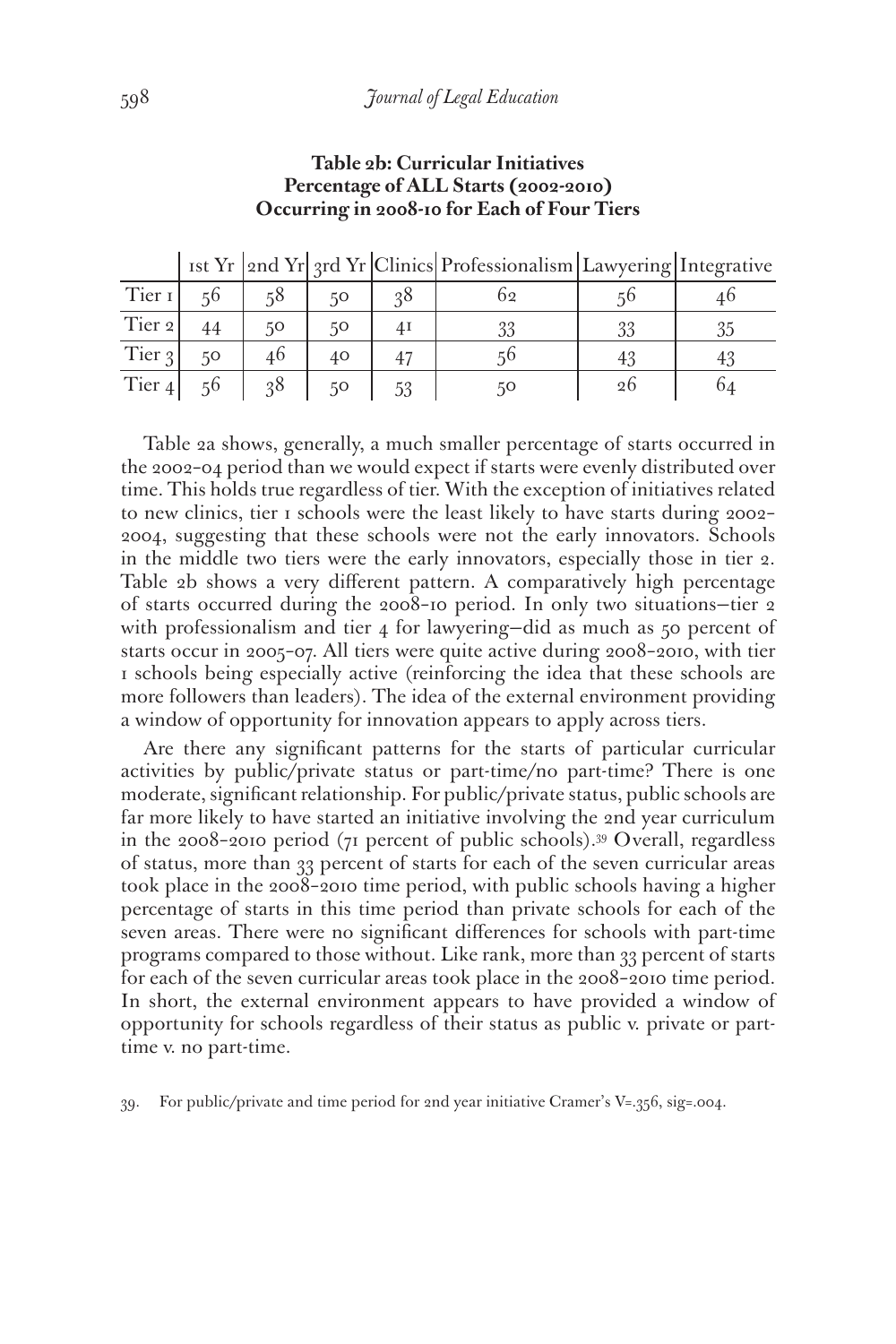## **V. Faculty Development**

## *A. More Specific Areas of Activity*

Just over three-quarters of the responding schools (78 percent) reported starting at least one initiative involving faculty development since 2001. The deans for these schools were asked about more specific actions regarding faculty development. As Figure 2 shows, the questions covered a range of possible activities. Most activity is taking place at the more general level here meaning activity related to teaching and learning generally. Workshops devoted to teaching and learning generally are the most prominent activity, followed by grants related to teaching and learning generally. The drop-off from workshops to the actual investment of money, however, is substantial, as is the drop-off to both workshops and grants devoted to integrative approaches the key concern of *Educating Lawyers*.

## **Figure 2: Responses for Specific Faculty Development Areas (% of responding schools reporting a new initiative)**



In examining the possible relationships among the activities shown in Figure 2, we find that all of the activities are significantly related. This suggests something of a coordinated effort by schools. The strength of the relationships, however, varies from relatively weak to relatively strong. The weakest relationships are between workshops focusing on integrative approaches and grants for teaching and learning generally, and between workshops on teaching and learning generally and grants for integrative approaches.40 The strongest relationships are between grants for teaching and learning generally and grants for integrative approaches, and between workshops on teaching

<sup>40.</sup> For workshop integrative and grants generally Cramer's V=.254, sig=.006; and for workshops generally and grants integrative Cramer's V=.292, sig=.001.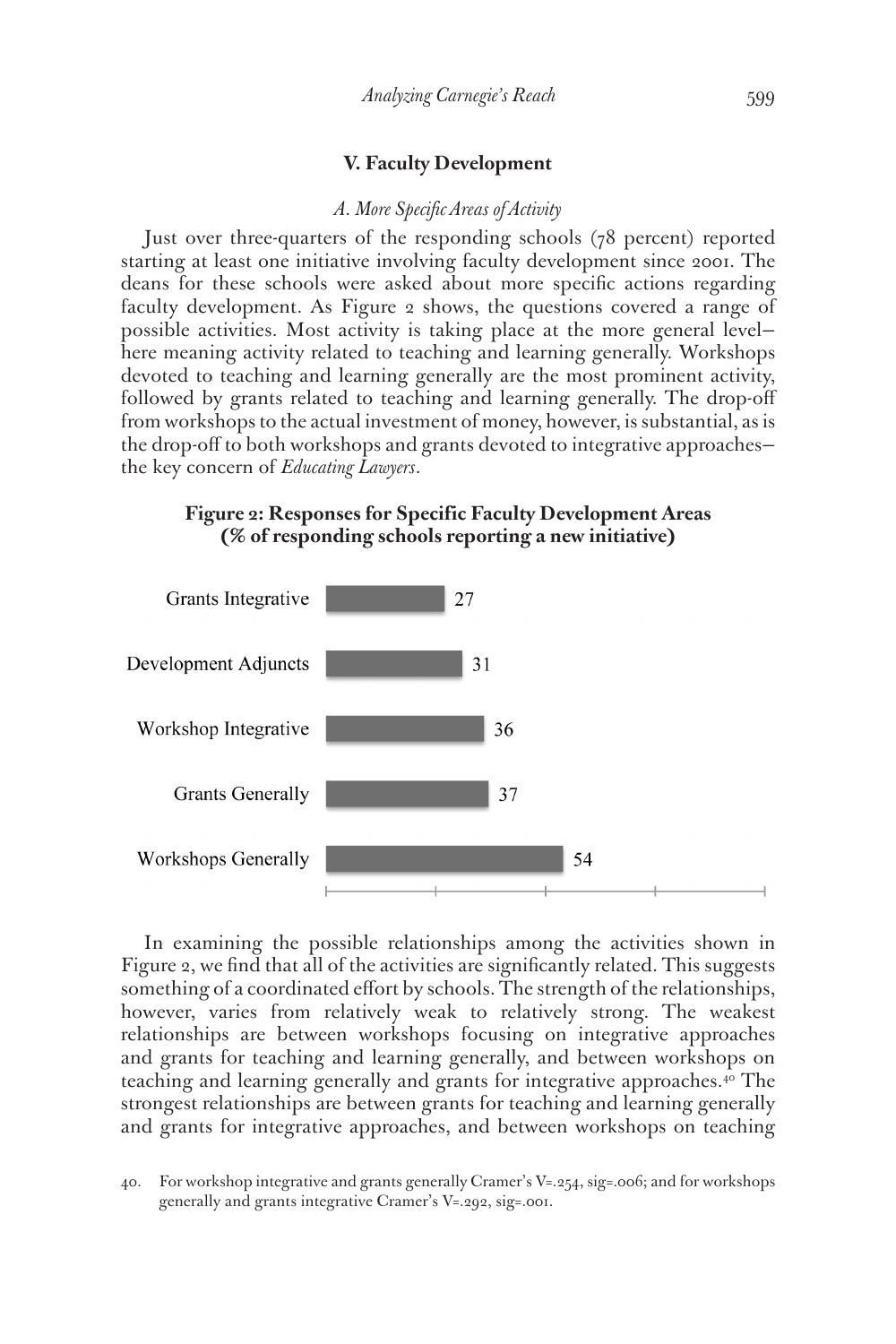and learning generally and workshops on integrative approaches.<sup>41</sup> There is a moderate and significant relationship between workshops integrative and grants integrative, and a moderate significant relationship between workshops generally and grants generally.42 If schools are doing anything at all with regard to faculty development, this suggests that they may be choosing among a variety of strategies in mixing different kinds of workshops and grants. As we will see later, the strategies may become clearer when faculty development initiatives and curricular initiatives are considered together.

#### *B. Eminence*

The discussion of curricular initiatives showed that rank was not a significant factor in understanding the patterns in Table 1. Rank is also not a significant factor for understanding the patterns for faculty development activities. The organization of Table 3 mimics that of Table 1, and it presents the percentage of schools in each tier that responded affirmatively with regard to starting an initiative since 2001 involving each of the faculty development areas in Figure 2. While none of the relationships in either table are statistically significant, there are some very general patterns. Schools in tier 1 and tier 4 are least likely to be active. As was the case with curricular initiatives, the middle tiers—especially tier 3—stand out as particularly active. There are no significant relationships if we collapse rank into two tiers.

|                            | Tier I | Tier 2 | Tier 3 | Tier 4 |
|----------------------------|--------|--------|--------|--------|
| <b>Workshops Generally</b> | 35     | bт     | 68     | 50     |
| Workshops Integrative      | 27     | 32     | 52     | 20     |
| Grants General             | 35     | 39     | 52     | 2I     |
| Grants Integrative         | 23     | 32     | 39     |        |
| Adjuncts                   | 27     |        | 22     | 2I     |

**Table 3: Initiatives in Faculty Development Areas by Four Tiers (% of responding schools in each tier reporting a new initiative)**

(None are significant)

## *C. School Type*

There are some very general patterns involving public as compared to private schools with regard to faculty development initiatives. Public schools are somewhat more likely to have activities in the areas of workshops integrative (43 percent of public v. 32 percent of private), grants generally (43 percent v.

41. For grants generally and grants integrative Cramer's V=.673, sig=.000; and for workshops generally and workshops integrative Cramer's V=.625, sig=.000.

42. For workshops integrative and grants integrative Cramer's V=.410, sig=.000; and for workshops generally and grants generally Cramer's V=.462, sig=.000.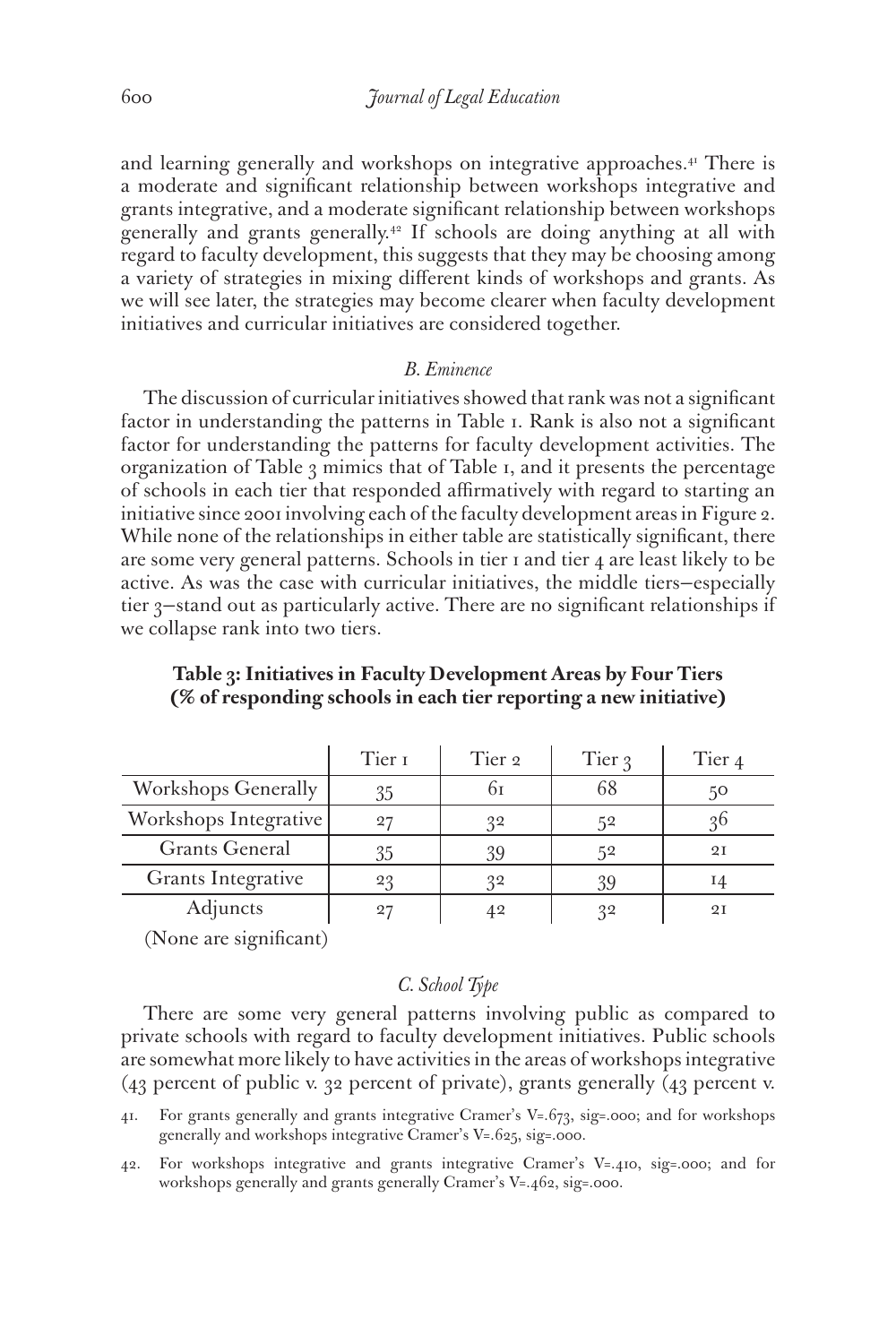34 percent), grants integrative (30 percent v. 25 percent), and programs for adjuncts (34 percent v. 30 percent). The two types of schools are equally as likely to have workshops on teaching and learning generally (55 percent v. 54 percent). None of these differences, however, are statistically significant.

Schools without part-time programs are more likely to have initiatives involving workshops generally (60 percent of schools without compared to 48 percent of schools with), grants generally (45 percent v. 30 percent), grants integrative (33 percent v. 22 percent), and programs for adjuncts (41 percent v. 22 percent). Two of the differences are statistically significant, but the relationships are not strong—grants generally and programs for adjuncts.43

## *D. Curricular Activities and Faculty Development*

If schools are taking a coordinated approach to innovation, we might expect there to be some relationship between activity with regard to faculty development and activity with regard to curriculum. As we argued earlier, initiatives involving curricular matters will need to be supported by initiatives involving faulty development. From the perspective of *Educating Lawyers*, we are especially interested in faculty development activities involving integration. Table 4 shows the percentage of schools answering yes to a particular curriculum initiative that also answered yes to a particular faculty development initiative (e.g., 56 percent of those answering affirmatively to the curriculum question on lawyering also answered affirmatively to the faculty development question on workshops for teaching and learning generally).44

- 43. For part-time v. no part-time and grants generally Cramer's V=.153, sig=.048; and for programs for adjuncts Cramer's V=.212, sig=.011.
- 44. We did not ask direct questions about possible coordination. Instead, our strategy was to look at responses to apparently unrelated questions. Doing so mitigates, to at least some degree, the problem with self-reports by respondents trying to provide answers that put themselves in the best light.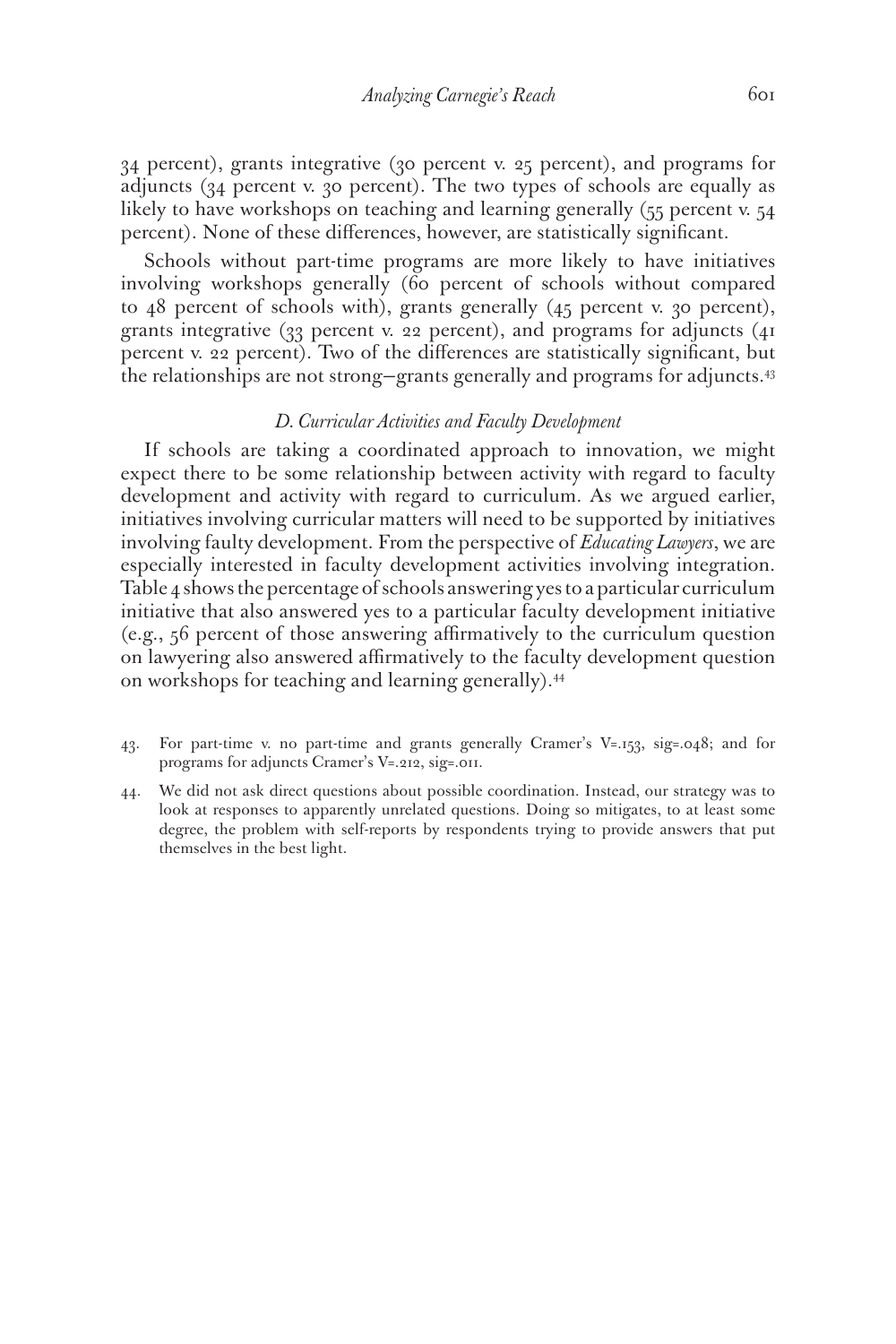|                                               |         | Workshops   Workshops   Grants |                | Grants                          | Programs for   |
|-----------------------------------------------|---------|--------------------------------|----------------|---------------------------------|----------------|
|                                               | General |                                |                | Integrative General Integrative | Adjuncts       |
| Lawyering                                     | 56      | 38                             | 38             | 27                              | 33             |
| New Clinics                                   | 55      | 34                             | 40             | 29                              | 34             |
| <b>Ist Year</b>                               | 51      | 38                             | $43^*$         | 3 <sup>I</sup>                  | $30^{\circ}$   |
| Integrative                                   | 56      | 4 <sup>I</sup>                 | 4 <sup>I</sup> | 3 <sup>I</sup>                  | 3 <sup>I</sup> |
| 2nd Year                                      | $6r^*$  | $43^*$                         | $49*$          | $38*$                           | 34             |
| Professionalism                               | 60      | $45^*$                         | 4 <sub>I</sub> | $35^*$                          | 3 <sup>6</sup> |
| 3rd Year                                      | 59      | $44*$                          | $48*$          | $39*$                           | 35             |
| $\sim$ $\sim$ $\sim$ $\sim$<br>$\cdot$ $\sim$ |         |                                |                |                                 |                |

## **Table 4: Relationships Between Curriculum and Faulty Development (Table reads left to right: each cell represents percentage of schools answering yes to the curriculum initiative who also answered yes to a particular development initiative)**

(\*Significant at <.05)

Generally, Table 4 shows that across the curricular areas, faculty development initiatives involving workshops on teaching and learning generally are undertaken more than workshops integrative and either kind of faculty grant or programs for adjuncts. Grants for efforts related to teaching and learning generally are instituted more often that grants directly specifically to integrative approaches. Grants for integrative efforts and programs for adjunct faculty appear to be the least popular. However, significant relationships between each of the specific areas of faculty development activity and the specific areas of activity for curriculum are few. The lack of significant relationships between the faculty development areas and lawyering, new clinics, 1st year, and integrative approaches may be a result of the more wide-spread activity in these areas—meaning less variation across other factors. In other words, if almost all schools have an initiative involving lawyering, we are not likely to find systematic variations based on the number of schools with initiatives involving workshops or grants of any kind. Having a lawyering initiative is functionally a constant.

Nonetheless, while significant relationships are few, they are telling. There is a clear pattern of significant relationships involving faculty grants for teaching and learning generally and curricular initiatives involving each of the years of matriculation.45 Perhaps more interesting are the significant relationships involving workshops integrative and grants integrative on the one hand and curricular initiatives involving the 2nd and 3rd years and professionalism on

<sup>45.</sup> For grants generally and 1st year Cramer's V=.209, sig=.023; for 2nd year Cramer's V=.342, sig=.000; for 3rd year Cramer's V=.269, sig=.003.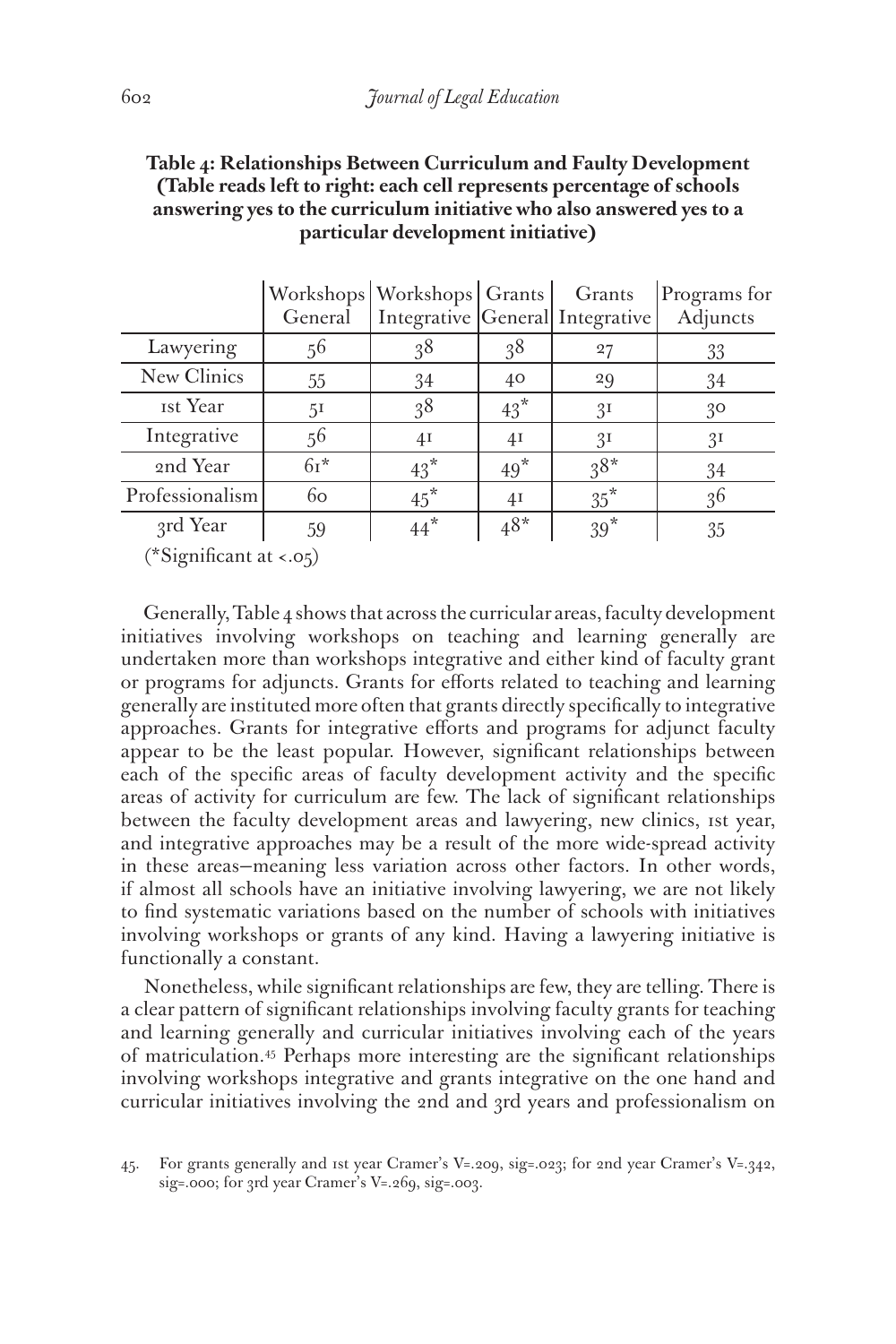the other hand.46 These patterns suggest the possibility of a strategy focusing on integrating professionalism in the 2nd and 3rd years through an investment in either targeted workshops or grants. There are also significant relationships between schools having all three curricular initiatives together—2nd year, 3rd year, and professionalism—and both workshops integrative and grants integrative respectively.47

What makes these relationships particularly interesting with regard to coordination are three key relationships we noted in the earlier discussion of curricular innovations in Part IV. First is the strong, significant relationship between initiatives involving the 2nd and 3rd years, indicating a possible coordinated effort. Second is the moderate, significant set of relationships between curricular initiatives involving professionalism on one hand and each of the 2nd and 3rd years' curricula on the other. This indicates possible efforts to include professionalism in coordinated efforts involving the 2nd and 3rd years' curricula. This possibility is strengthened by the third relationship. There is a significant relationship between professionalism and having initiatives in *both* the 2nd and 3rd years' curricula together (2nd and 3rd together plus professionalism). There are 23 schools that have initiatives involving all three curricular initiatives along with a faculty development initiative involving grants integrative, and 26 schools with all three curricular initiatives and workshops integrative (16 schools overlap). While there is not a significant relationship for either group between these initiatives combined and rank, it is worth noting that tier 3 schools are the most active for each group.

#### *E. Environment*

Just over half (51 percent) of faculty development initiatives generally started before 2008. If we look at the five specific areas of activity in Figure 2, none has starts distributed evenly across the three time periods we have used. For both workshops on teaching and learning generally and workshops on integrative approaches, just over half of starts (54 percent and 51 percent, respectively) occurred before 2008–10. For grants on teaching and learning generally, 43 percent of the starts occurred before 2008–10. For grants on innovative approaches the figure is 26 percent. Finally, for faculty development for adjuncts the figure is 44 percent. Nonetheless, the largest percentage of starts for each faculty development area occurred in 2008–10. As with curricular initiatives, taken together these figures show that changes involving faculty development have been an ongoing phenomena and not just a recent

- 46. For workshops integrative and 2nd year Cramer's V=.183, sig=.047; for 3rd year Cramer's V=.184, sig=.045; for professionalism Cramer's V=.244, sig=.008. For grants integrative and 2nd year Cramer's V=.325, sig=.000; for 3rd year Cramer's V=.341, sig=.000; and for professionalism Cramer's V=.224, sig=.015. These figures also show that the relationships between faculty grants integrative and 2nd and 3rd year curricula are somewhat stronger than the equivalent relationships for workshops integrative, suggesting a possible preference for the grants.
- 47. For workshops integrative and 2nd year, 3rd year, and professionalism combined Cramer's V=.237, sig=.010; and for grants integrative and all three combined Cramer's V=.331, sig=.000.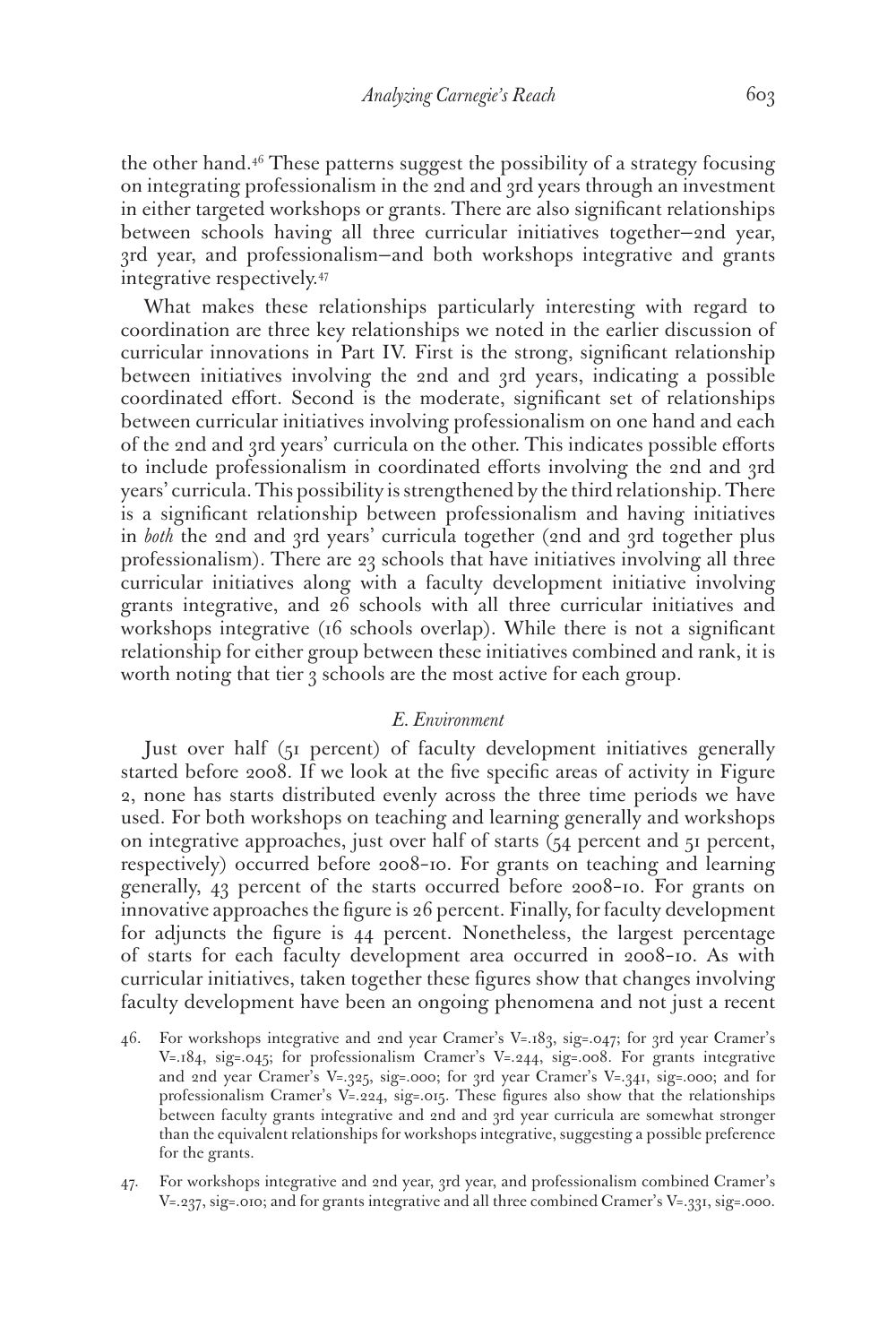response to the economic downturn. These figures also show that the pace of change accelerated after 2007, especially for grants and programs for adjuncts.

As with curricular initiatives, we need to look at rank and time together for faculty development. Are starts in this area evenly distributed over the three time periods for each rank? The answer is no, as Table 5 illustrates. Table 5 presents the percentage of starts for 2008–10 of the faculty development initiatives for just two tiers (the numbers become too small to be meaningful if four tiers are used). For either tier, well over one-third of all starts occurred in 2008–10, and for a majority of the starts it is over one-half.

## **Table 5: Faculty Development Initiatives Percentage of ALL Starts Occurring in 2008-10 for Each of Two Tiers**

|                         | Workshops Workshops Grants<br>Generally   Integrative   Generally   Integrative   for Adjuncts |    |    | Grants   Programs |
|-------------------------|------------------------------------------------------------------------------------------------|----|----|-------------------|
| Tiers $\lceil x \rceil$ |                                                                                                | ს2 | 82 |                   |
| Tiers $3 & 4$           |                                                                                                |    |    | 50                |

Starts for public v. private schools are not evenly distributed over time. Half or more of the starts for both public and private schools involving programs for adjuncts and grants integrative occurred in the 2008–10 period. More generally, half or more of the starts for public schools occurred in the 2008– 10 period for workshops integrative, grants generally, grants integrative, and programs for adjuncts. For grants generally and grants integrative it was over 70 percent in 2008–10 for public schools. For private schools half or more of the starts occurred in the 2008–10 period for workshops generally, grants integrative, and programs for adjuncts. With all of this said, these patterns are not statistically significant.

As with public v. private schools, the patterns across the three time periods for part-time v. no part-time and faculty development initiatives are not evenly distributed. For both those with and without part-time programs, half or more of the starts occurred in the 2008–10 period for grants integrative and programs for adjuncts (80 percent for those without part-time for grants integrative). For those without a part-time program, half or more of the starts occurred in the 2008–10 period for grants general, grants integrative, and programs for adjuncts. For those with part-time programs half or more of the starts occurred in the 2008–10 period for workshops generally, workshops integrative, grants integrative, and programs for adjuncts. In no other time period did as many as 45 percent of the starts for either set of schools occur. Again, none are statistically significant.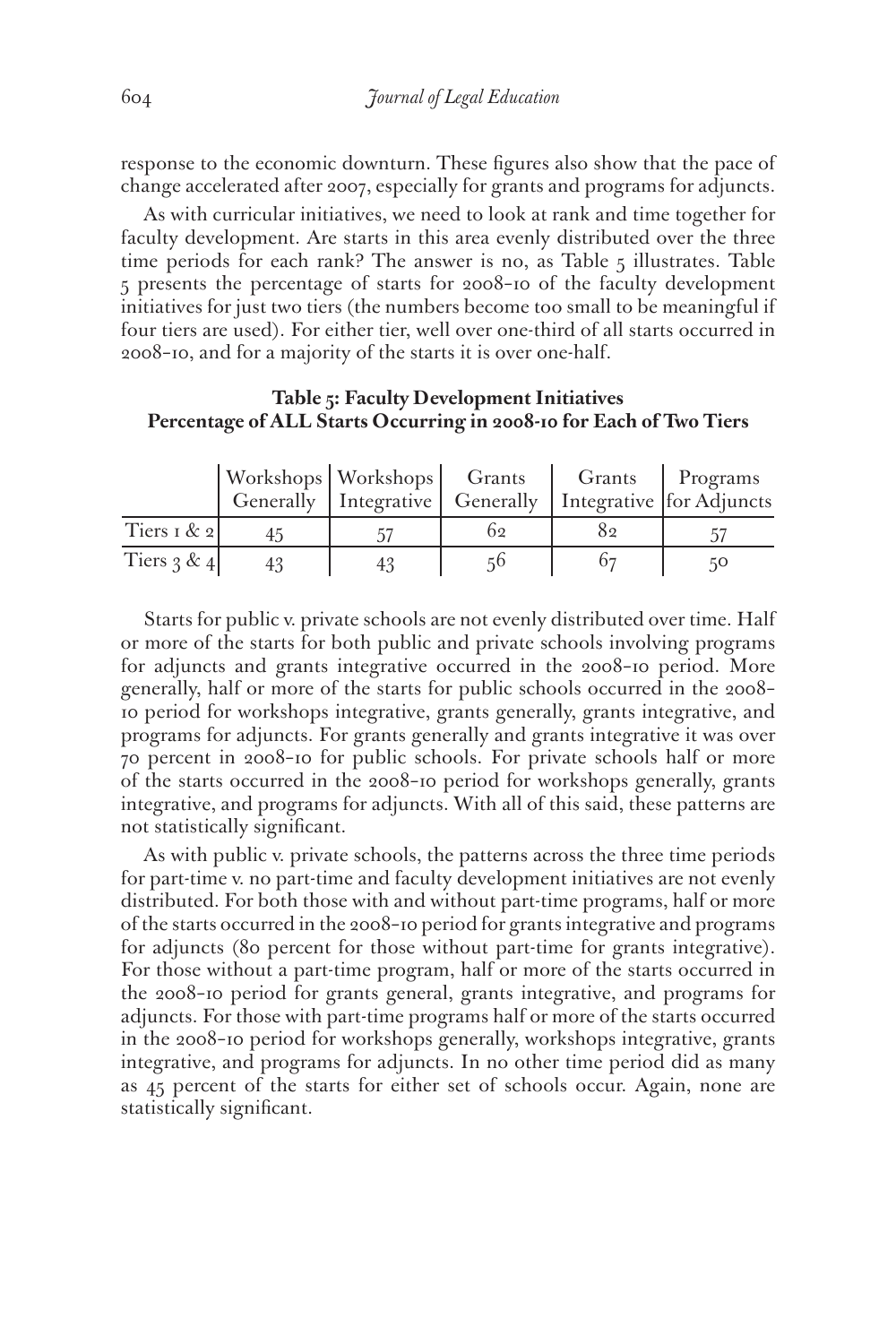## **VI. Incentives for Faculty Professional Activity**

#### *A. More Specific Areas of Activity*

While faculty development activity is an indicator of a school's commitment to an investment in innovation, even more important is whether and how it recognizes faculty professional activity related to teaching and learning. Here is where the real investment lies—in the incentive structure shaping what faculty need to do to survive and prosper within the school. Even though the amount of activity in this area is relatively low, here is where we find the most interesting patterns and relationships with regard to the other areas.

## **Figure 3: Responses for Specific Professional Activity Areas (% of responding schools reporting a new initiative)**



Figure 3 presents information on the responses to questions on four key aspects of a personnel process: decisions involving hiring, promotion, tenure, and merit (raises and bonuses). The percentages in Figure 3 are much lower than those in either Figure 2 or in Figure 1—suggesting much less recent activity and perhaps reflecting less commitment to innovation. Of course, it is possible that most schools had already made adjustments to take this kind of professional activity into account, but we are not willing to simply assume this to be the case. Changing the personnel process poses the greatest challenge to the legal academy because it changes what it means to be a part of the legal academy. Only three respondents who provided no answers to the questions regarding initiatives started in these areas since 2001 used the space provided for additional write-in responses to say that they have long considered professional activity related to teaching and learning in their personnel decisions.

The most important areas are hiring and tenure—who gets in and what is important in determining who gets to stay. Hiring has the highest percentage of affirmative responses, meaning that at least some schools see professional activities related to teaching and learning as important when looking for new members to bring into their faculties. But the figures are still quite low less than one-quarter of all schools. Tenure has the smallest percentage of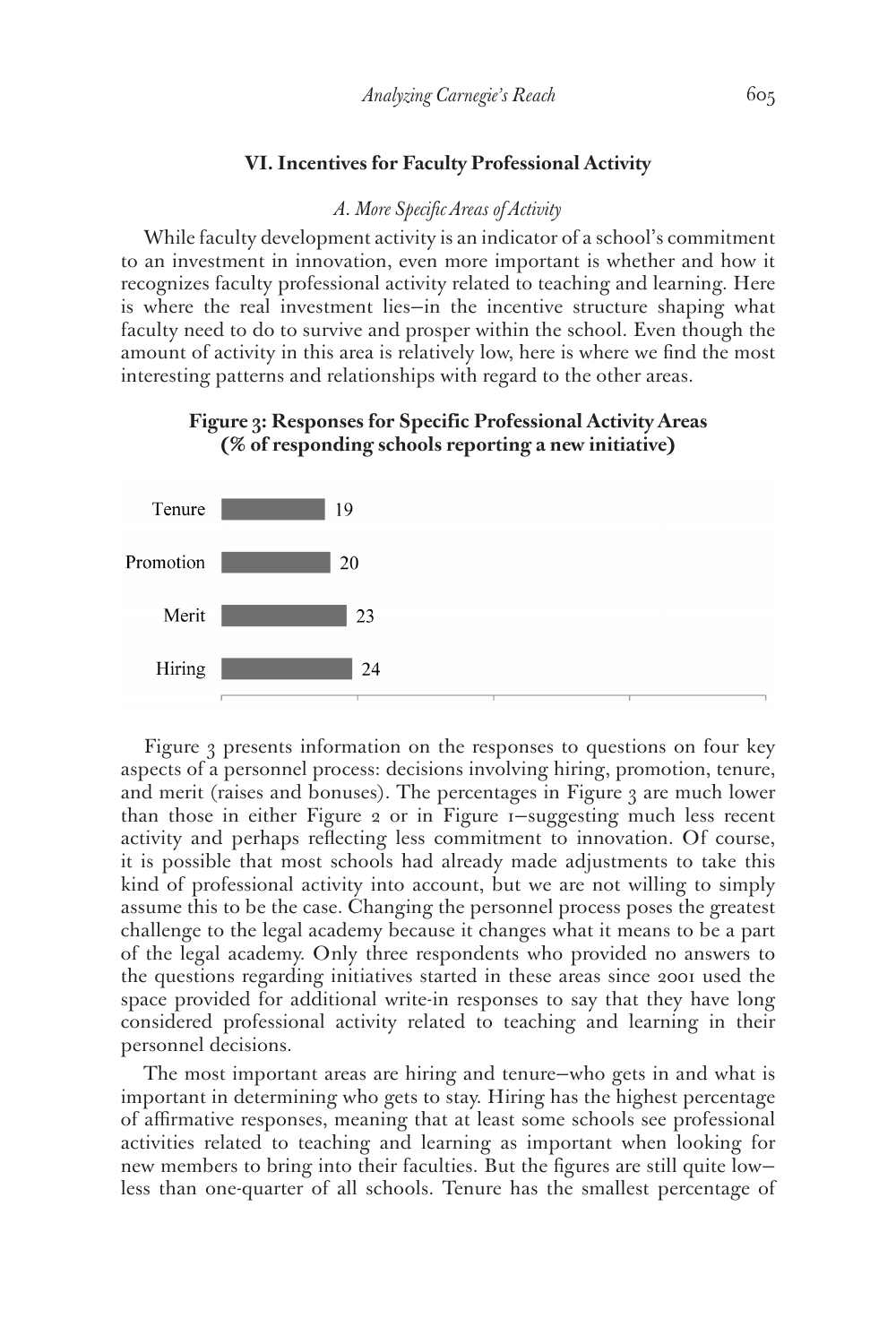affirmative responses. Relatively few schools have started an initiative in this area and it is probably among the hardest areas for change. Tamanaha would tell us that the reason is simple. In the eyes of many it may mean a shift away from the kind of scholarly activity that has long helped to define what it means to be a member of the legal academy—the idea of scholarship on law itself, to scholarly activity on something completely different. That something involves how students learn rather than just what they learn, and in addition it involves different ways of thinking about what they learn.

While the proportion of schools active in the area of professional activity may be rather small, what is particularly interesting is evidence of coordinated efforts on the part of those schools that are active. Few schools are simply starting just one initiative in this area. Thirty-nine schools reported having an initiative in at least one of the four areas in Figure 3, and two-thirds of them have initiatives in more than just one area. Not surprisingly, since the two decisions often occur simultaneously, the strongest relationship is between promotion and tenure, and it is quite strong.<sup>48</sup> The relationship between promotion and merit is also quite strong.49 We would expect these relationships to be significant and relatively strong if a school is really serious about providing an appropriate incentive structure. Still, perhaps the most important and telling relationship is between hiring and tenure—the two key ends of a personnel process. This relationship, too, is relatively strong.<sup>50</sup> It is important to emphasize that the relationships among the four faculty professional activity initiatives are much stronger than those for the specific initiatives within the other two broad areas.

#### *B. Eminence, School Type, and Environment*

Few schools have been active in this area since 2001, but they seem to have been quite serious about it. Who and what are they? Because the numbers are relatively low we cannot do the kinds of more detailed analysis we could for curricular matters and faculty development. We can do only the most general of analyses and we will combine them into this one section. If activity regarding professional activity and incentive structures are important, then we need to know if there is any connection to a school's eminence, its status as either a public or private, or when the school began its initiatives in this area.

As to rank, when we look at the schools generally in terms of any kind of activity in this area, the active ones are less likely to be tier 1 schools (46 percent of tier 1 schools, with tiers 2 through 4 closely bunched between 57 percent and 61 percent), but the pattern is not statistically significant. Private schools are more likely than public schools to be active in this area. Sixty-five percent of private schools have some kind of activity in this broad area compared to 45 percent of public schools. This difference is significant, but the relationship

- 48. For promotion and tenure Cramer's V=.863, sig=.000.
- 49. For promotion and merit Cramer's V=.700, sig.=.000.
- 50. For hiring and tenure Cramer's V=.603, sig=.000.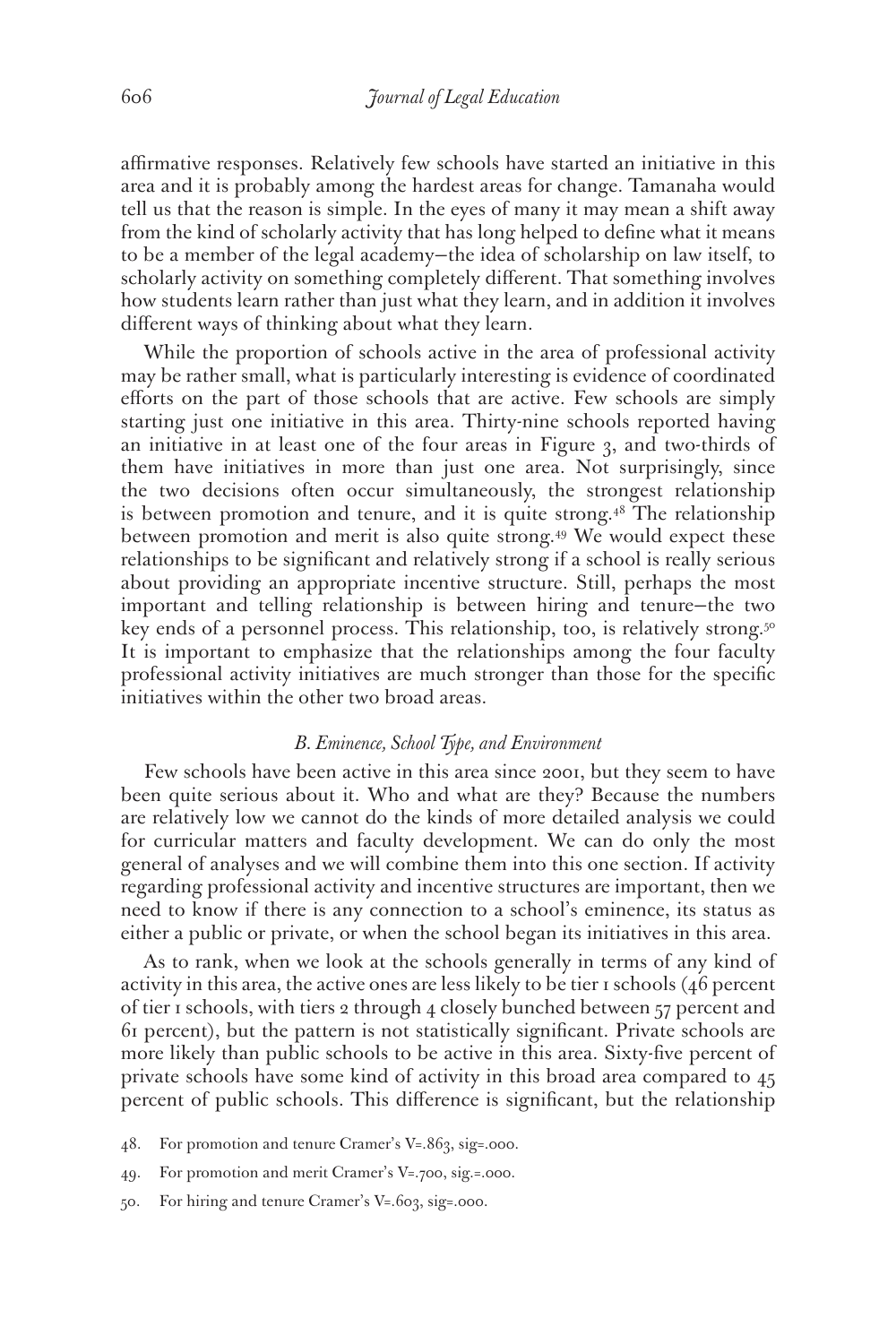is not strong.51 Active schools are also more likely to be those with a part-time program (66 percent of those with a part-time program active compared to 48 percent of those without). Again, the relationship is significant, but not strong.<sup>52</sup>

When we look at the four specific areas in Figure 3 individually, the middle two tiers are more active. Tier 2 schools are the most active for hiring (35 percent have an initiative) and merit decisions (32 percent have an initiative). Tier 3 schools are the most active in promotion decisions (29 percent have an initiative) and the all-important tenure decision (32 percent have an initiative). Tier 1 schools are the least active overall. In terms of public v. private schools, the percentages are nearly equal, varying no more than five percentage points for any of the four areas. And for schools with part-time programs and those without the percentages vary by no more than six percentage points.

With regard to external influences, faculty professional activity is different than curriculum and faculty development in one important way. There is not the kind of acceleration that we found with the other two areas. Unlike them, the largest percentage of starts occurred in the very first year for our survey—2001 (45 percent of the starts between 2001 and 2010). Activity in this area, then, does not appear to be a quick reaction to a changing external environment.

#### *C. Curriculum, Faculty Development, and Faculty Professional Activity*

There is also evidence of possible coordination when we look at activity with regard to faculty professional activity and activity with regard to curriculum and with regard to faculty development. Table 6a allows us to look more closely among the four specific areas involving professional activity and those involving curricular matters. It shows that across each of the relevant curriculum areas, less than one third of the schools had an initiative in one of the faculty professional activity areas. As we noted earlier in looking at the specific faculty development initiatives together with specific curricular initiatives, the high percentage of respondents with certain curricular initiatives means that there will be less variation and hence no significant relationships. Only three of the pairings in Table 6a are significant, but they are noteworthy because all involve schools with a curricular initiative involving integrative approaches.<sup>53</sup> Perhaps more than any other specific curricular initiative, this one goes to the heart of *Educating Lawyers*' interests.

- 51. For public v. private schools Cramer's V=.199, sig=.016.
- 52. For part-time v. no part-time Cramer's V=.173, sig=.030.
- 53. For integration and hiring Cramer's =.288, sig=.002; for promotion Cramer's V=.196, sig=.033; and for merit Cramer's V=.188, sig=.042.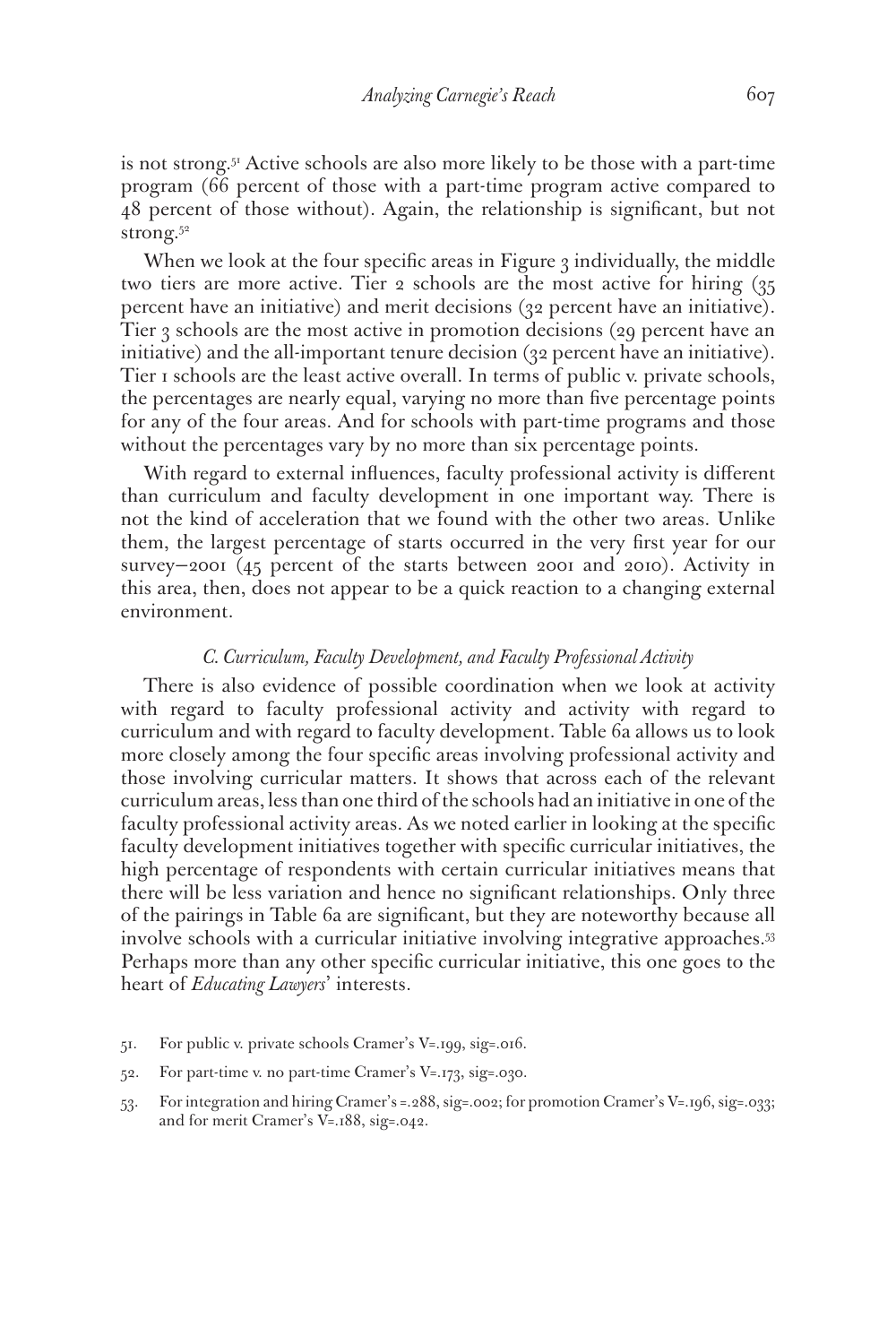**Table 6a: Relationships among Curricular Initiatives and Faculty Professional Activity Initiatives (Table reads left to right: each cell represents percentage of schools answering yes to the curricular initiative who also answered yes to a particular activity initiative)**

|                 | Hiring | Promotion | <b>Tenure</b> | Merit |
|-----------------|--------|-----------|---------------|-------|
| Lawyering       | 25     | 20        | 19            | 24    |
| New Clinics     | 23     | 19        | 17            | 24    |
| <b>Ist Year</b> | 23     | 22        | 19            | 23    |
| Integrative     | $3I^*$ | $24*$     | 22            | $28*$ |
| 2nd Year        | 26     | 23        | 22            | 25    |
| Professionalism | 28     | 24        | 23            | 27    |
| 3rd Year        | 30     | 23        | 2I            | 25    |

(\*Significant at <.05)

**Table 6b: Relationships among Faculty Development Initiatives and Faculty Professional Activity Initiatives (Table reads left to right: each cell represents percentage of schools answering yes to the development initiative who also answered yes to a particular activity initiative)**

|                       | Hiring | Promotion | Tenure | Merit  |
|-----------------------|--------|-----------|--------|--------|
| Workshops General     | $39*$  | $20^*$    | 28*    |        |
| Workshops Integrative | $47^*$ | $27*$     |        | $40^*$ |
| <b>Grants General</b> | $34*$  | $32*$     | 30     | 22     |
| Grants Integrative    |        | $32*$     | $27^*$ | $21^*$ |

(\*Significant at <.05)

Table 6b allows us to look more closely at the four specific areas involving professional activity in combination with those involving faculty development initiatives.54 It shows that across each of the faculty development areas, less than half of the schools also had an initiative in one of the faculty professional activity areas. Importantly, all but two of the pairings in Table 6b are significant, suggesting the possibility of coordination where initiatives involving faculty professional activity do occur. The strongest, consistent relationships are

54. Programs for adjuncts are left out because the faculty professional activity areas are not relevant for adjuncts.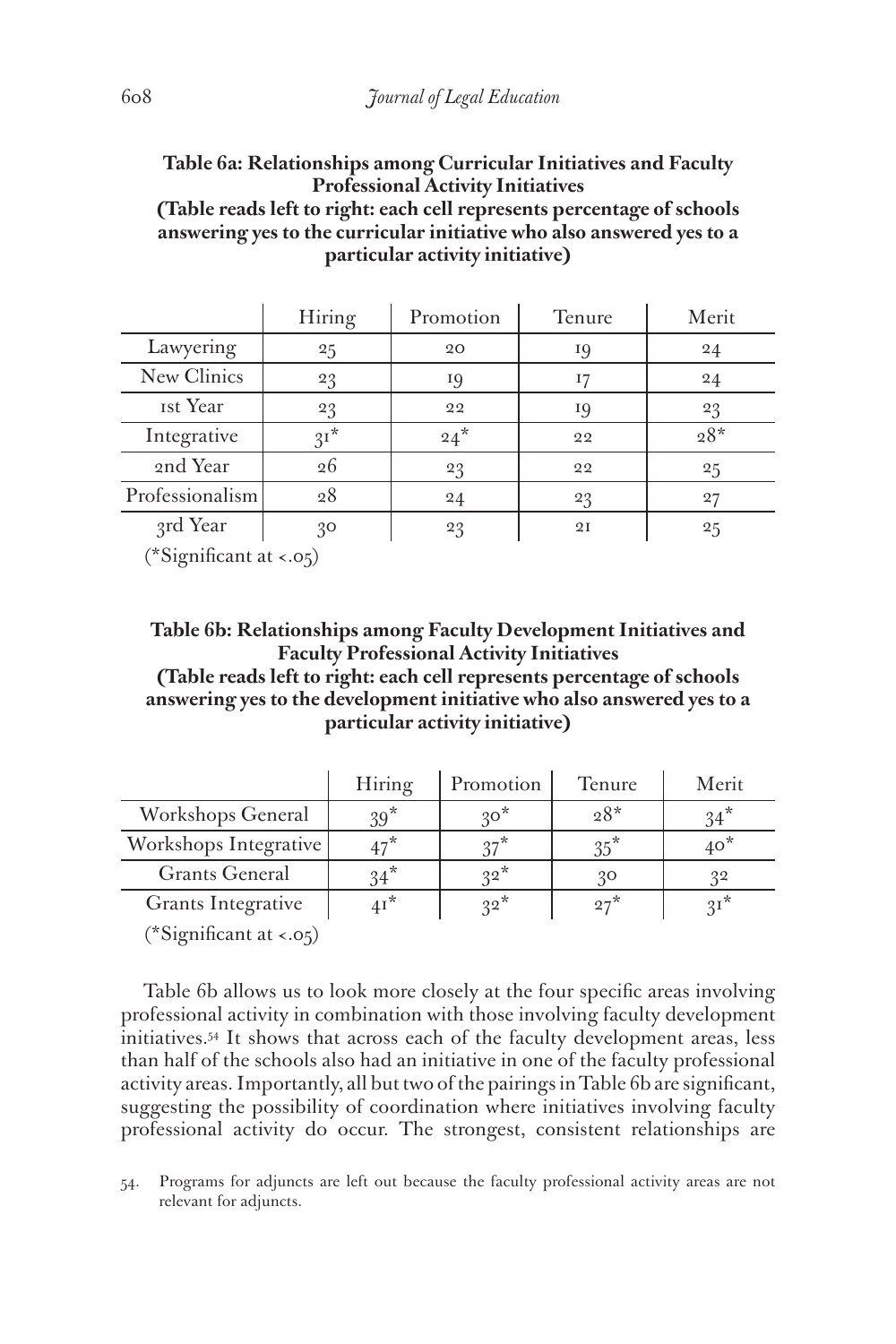among workshops integrative and each of the four professional activity areas.55 The patterns in Table 6b suggest that schools that have initiatives rewarding professional activity related to teaching and learning are providing at least some of the resources necessary for faculty who are devoting at least some of their professional energies to teaching and learning—especially with regard to the key issue of integration.

These relationships take on an interesting light when we tie them back to what we found with regard to the significant relationships among certain faculty development initiatives and certain curricular initiatives. There we noted the connections between two different sets of initiatives—2nd year, 3rd year, and professionalism occurring together on the one hand, and initiatives involving workshops integrative and grants integrative on the other. Additional relationships with initiatives that recognize and reward faculty professional activity related to teaching and learning would be the final ingredient needed for sustained and successful reform.

#### **VII. Conclusion**

For our primary interest—curricular matters—we found evidence of much activity over the period of our study. Not surprisingly, all of the schools responding to our survey report starting at least one curricular initiative since 2001. What is important is the nature of the activity. Initiatives involving lawyering skills and new clinics are most prominent; and while fewer schools reported initiatives involving professionalism or integrative approaches, a substantial proportion did. Of particular importance are coordinated efforts by the schools rather than just isolated or piecemeal actions with regard to curricular matters, and there is evidence of such coordination. This is especially the case with initiatives involving the 2nd and 3rd year curricula occurring together with an initiative involving professionalism.

Even though curriculum is our primary concern, it is not our only one. To be successful and become fully institutionalized, innovation also requires a commitment to faculty development and to creating and using appropriate incentive structures for faculty. It is about putting your money where your mouth is. Not all respondents report launching a new initiative since 2001 in the broad area of faculty development, but most do. Workshops and faculty grants supporting teaching and learning generally are more prevalent than workshops and grants targeted to integrative approaches. Again there is evidence of coordinated activity with schools choosing among a variety of strategies mixing the different kinds of workshops and grants.

There is less activity when we look at initiatives involving the incentive structure for faculty. As we noted, this is an especially important part of the institutional commitment to innovation because it deals with the kinds of activities that will be valued and rewarded—and in turn, help shape professors'

<sup>55.</sup> For workshops integrative and hiring Cramer's V=.406, sig.=.000; for promotion Cramer's V=.339, sig=.000; for tenure Cramer's V=.316, sig.=.000; and for merit Cramer's V=.300, sig.=001.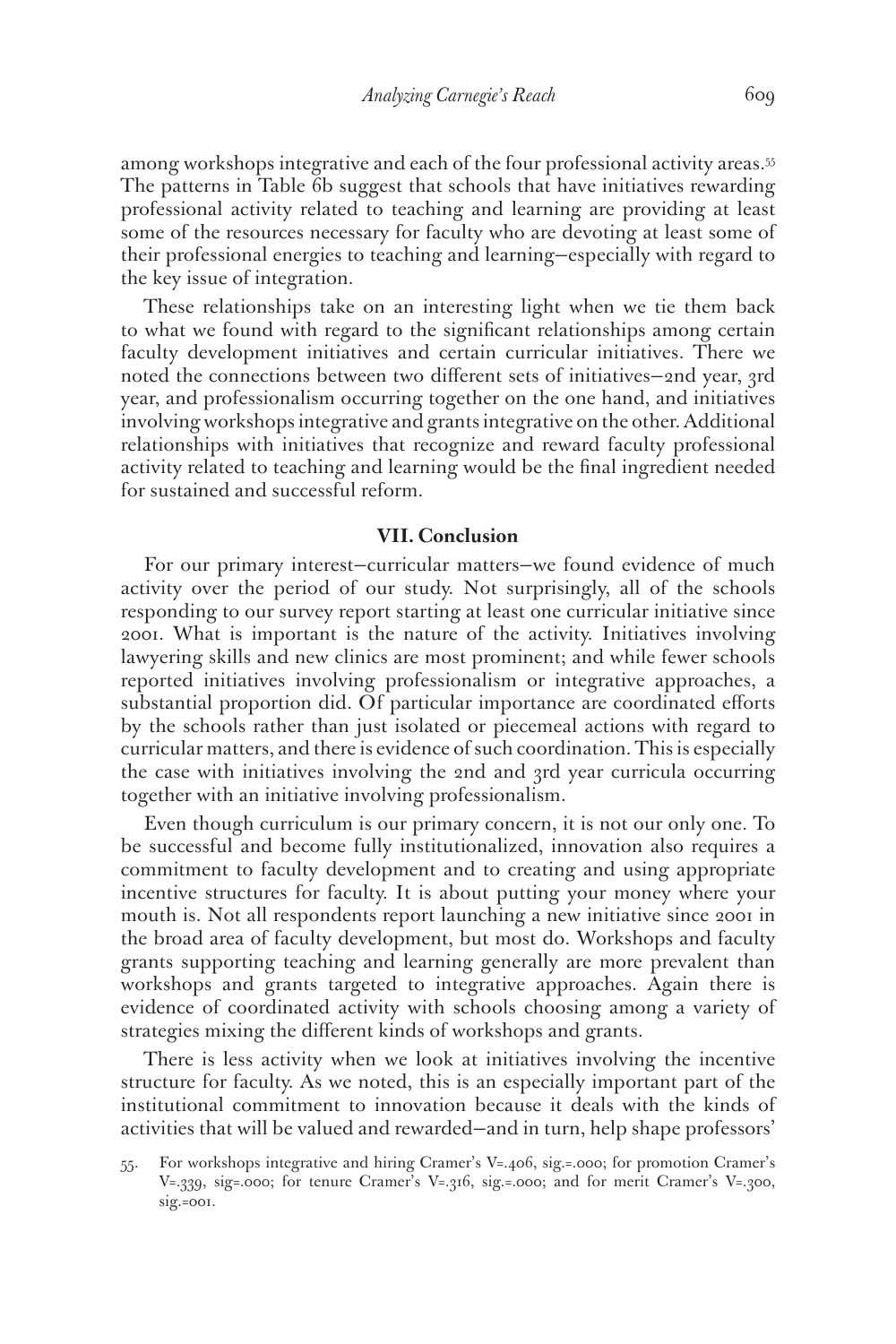careers in a particular direction. Just over half of the respondents report a new initiative in this broad area with initiatives involving hiring being the most prevalent and those involving tenure the least. Nonetheless, there is strong evidence of coordination with few of the schools active in this broad area having only one or even two specifics kinds of initiatives alone—and this includes a strong relationship between an initiative involving hiring and one involving tenure (the two key ends of the personnel process). And, where there is activity, most started earlier in our time period—well before the changes in the external environment.

In general and in light of the kinds of recommendations found in *Educating Lawyers*, our findings send a mixed message. While there is much activity in the area of curriculum—including the key matters of lawyering, professionalism, and especially integration—there is much less in the important areas of faculty development and incentive structure. Without an institutional commitment in these areas as well, meaningful change is not likely. With this said, the discussion in section VI provides reason for hope. It shows that for at least a small proportion of respondents, there is evidence of the kind of coordinated activity needed across these three broad areas.

Rank is perhaps the first law school characteristic that comes to mind in looking for an explanation for the patterns emerging from our survey's results. But as we have seen, rank appears to be irrelevant. Alternatively, one might turn to the type of school—public v. private or those with a parttime program v. those without such a program. While one or both may help explain a few things—for instance, public schools are somewhat more likely to have curricular initiatives involving both professionalism and integration as are schools without a part-time program—they cannot explain anywhere near enough of the variation we uncovered.

More interesting is the timing for starting initiatives—our rough indicator for the effects of the external environment. Activity by law schools with regard to curriculum, faculty development, and faculty professional activity is not simply a response to the economic downturn and the subsequent criticisms of legal education. But this does not mean that recent external pressures are not playing a role. They provide a potential window of opportunity and they appear to be reinforcing the need for change and accelerating its pace.

Starts for initiatives involving faculty professional activity tend to occur generally speaking—somewhat sooner than starts for initiatives for curricular matters or faculty development. Unlike the other two broad areas, the largest percentage of starts in this area did not occur in 2008–10. In light of the significant relationships reported in Tables 6a and 6b, this suggests that schools which already made changes in their personnel systems with regard to professional activity related to teaching and learning may have been more open to investing in faculty development—especially involving workshops and grants for integrative approaches—as the external environment changed. And more importantly, these schools may have been more open to curricular initiatives involving integrative approaches. In other words, inertia may not